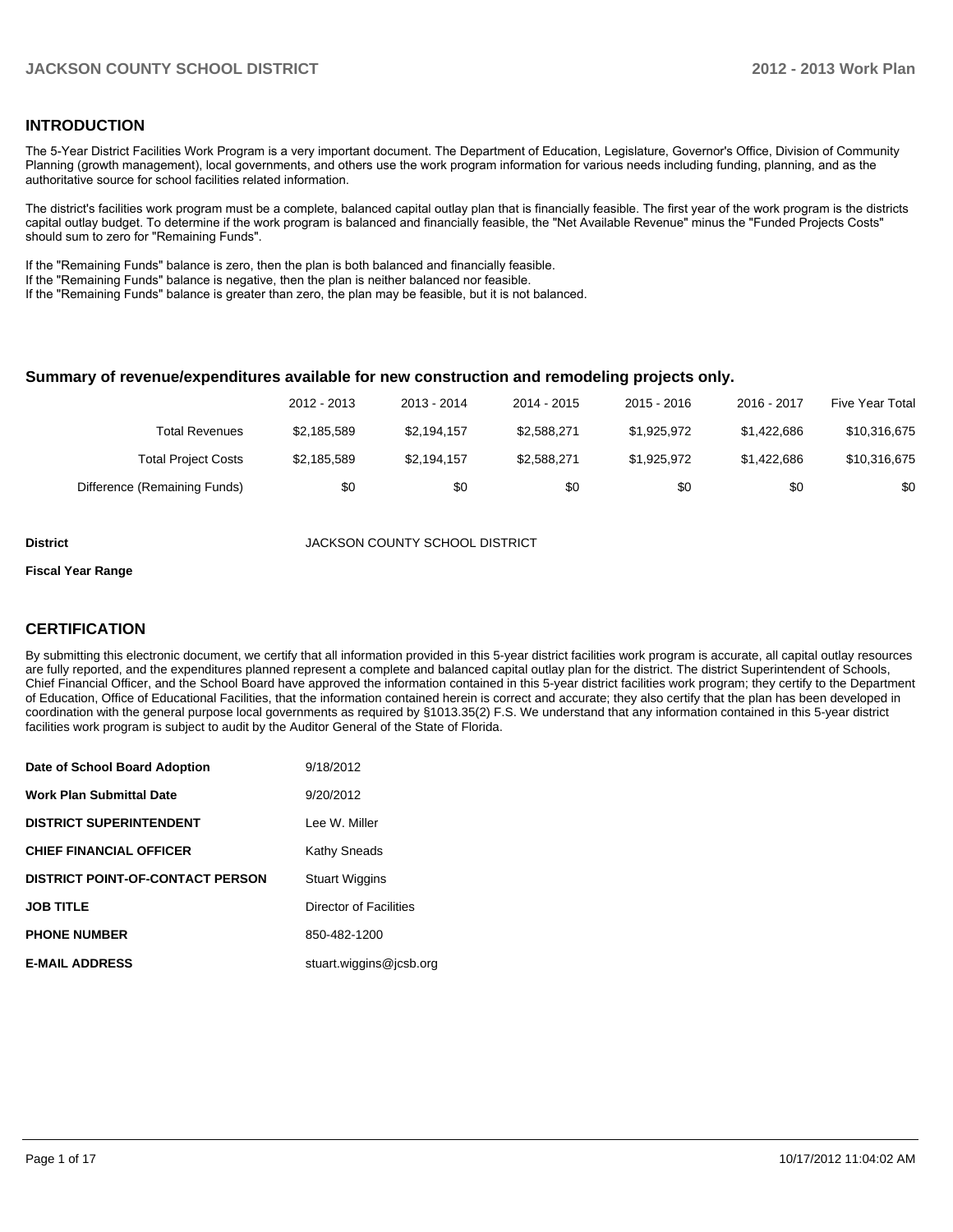# **Expenditures**

#### **Expenditure for Maintenance, Repair and Renovation from 1.50-Mills and PECO**

Annually, prior to the adoption of the district school budget, each school board must prepare a tentative district facilities work program that includes a schedule of major repair and renovation projects necessary to maintain the educational and ancillary facilities of the district.

| Item                             |                                                                                                                                                                                                                                                                                                                                                                                                                                                                                                       | $2012 - 2013$<br><b>Actual Budget</b> | 2013 - 2014<br>Projected | 2014 - 2015<br>Projected | $2015 - 2016$<br>Projected | 2016 - 2017<br>Projected | <b>Total</b> |  |
|----------------------------------|-------------------------------------------------------------------------------------------------------------------------------------------------------------------------------------------------------------------------------------------------------------------------------------------------------------------------------------------------------------------------------------------------------------------------------------------------------------------------------------------------------|---------------------------------------|--------------------------|--------------------------|----------------------------|--------------------------|--------------|--|
| <b>HVAC</b>                      |                                                                                                                                                                                                                                                                                                                                                                                                                                                                                                       | \$60,000                              | \$60,000                 | \$60,000                 | \$60,000                   | \$60,000                 | \$300,000    |  |
| Locations:                       | ADMINISTRATIVE BUILDING. Adult Education Center. COTTONDALE ELEMENTARY. COTTONDALE SENIOR HIGH. Early Childhood<br>Center, FRANK M GOLSON ELEMENTARY, GRACEVILLE ELEMENTARY, GRACEVILLE HIGH, GRAND RIDGE SCHOOL, HEAD START,<br>HOPE SCHOOL, JACKSON ALTERNATIVE SCHOOL (CACL/ACE), MAINTENANCE YARD, MALONE SCHOOL, MARIANNA HIGH (OLD),<br>MARIANNA HIGH SCHOOL (NEW), MARIANNA MIDDLE, RIVERSIDE ELEMENTARY, SNEADS ELEMENTARY, SNEADS SENIOR HIGH,<br><b>TRANSPORTATION CENTER</b>               |                                       |                          |                          |                            |                          |              |  |
| Flooring                         |                                                                                                                                                                                                                                                                                                                                                                                                                                                                                                       | \$100,000                             | \$100,000                | \$100.000                | \$100,000                  | \$100,000                | \$500,000    |  |
| Locations:                       | ADMINISTRATIVE BUILDING, Adult Education Center, COTTONDALE ELEMENTARY, COTTONDALE SENIOR HIGH, Early Childhood<br>Center, FRANK M GOLSON ELEMENTARY, GRACEVILLE ELEMENTARY, GRACEVILLE HIGH, GRAND RIDGE SCHOOL, HEAD START,<br>HOPE SCHOOL, JACKSON ALTERNATIVE SCHOOL (CACL/ACE), MAINTENANCE YARD, MALONE SCHOOL, MARIANNA HIGH (OLD),<br>MARIANNA HIGH SCHOOL (NEW), MARIANNA MIDDLE, RIVERSIDE ELEMENTARY, SNEADS ELEMENTARY, SNEADS SENIOR HIGH,<br><b>TRANSPORTATION CENTER</b>               |                                       |                          |                          |                            |                          |              |  |
| Roofing                          |                                                                                                                                                                                                                                                                                                                                                                                                                                                                                                       | \$0                                   | \$0                      | \$0                      | \$0                        | \$0                      | \$0          |  |
| Locations:                       | No Locations for this expenditure.                                                                                                                                                                                                                                                                                                                                                                                                                                                                    |                                       |                          |                          |                            |                          |              |  |
| Safety to Life                   |                                                                                                                                                                                                                                                                                                                                                                                                                                                                                                       | \$0                                   | \$0                      | \$0                      | \$0                        | \$0                      | \$0          |  |
|                                  | Locations: No Locations for this expenditure.                                                                                                                                                                                                                                                                                                                                                                                                                                                         |                                       |                          |                          |                            |                          |              |  |
| Fencing                          |                                                                                                                                                                                                                                                                                                                                                                                                                                                                                                       | \$20,000                              | \$20,000                 | \$20,000                 | \$20,000                   | \$20,000                 | \$100,000    |  |
|                                  | ADMINISTRATIVE BUILDING, Adult Education Center, COTTONDALE ELEMENTARY, COTTONDALE SENIOR HIGH, Early Childhood<br>Locations:<br>Center, FRANK M GOLSON ELEMENTARY, GRACEVILLE ELEMENTARY, GRACEVILLE HIGH, GRAND RIDGE SCHOOL, HEAD START,<br>HOPE SCHOOL, JACKSON ALTERNATIVE SCHOOL (CACL/ACE), MAINTENANCE YARD, MALONE SCHOOL, MARIANNA HIGH (OLD),<br>MARIANNA HIGH SCHOOL (NEW), MARIANNA MIDDLE, RIVERSIDE ELEMENTARY, SNEADS ELEMENTARY, SNEADS SENIOR HIGH,<br><b>TRANSPORTATION CENTER</b> |                                       |                          |                          |                            |                          |              |  |
| Parking                          |                                                                                                                                                                                                                                                                                                                                                                                                                                                                                                       | \$20,000                              | \$20,000                 | \$20,000                 | \$20,000                   | \$20,000                 | \$100,000    |  |
| Locations:                       | ADMINISTRATIVE BUILDING, Adult Education Center, COTTONDALE ELEMENTARY, COTTONDALE SENIOR HIGH, Early Childhood<br>Center, FRANK M GOLSON ELEMENTARY, GRACEVILLE ELEMENTARY, GRACEVILLE HIGH, GRAND RIDGE SCHOOL, HEAD START,<br>HOPE SCHOOL, JACKSON ALTERNATIVE SCHOOL (CACL/ACE), MAINTENANCE YARD, MALONE SCHOOL, MARIANNA HIGH (OLD),<br>MARIANNA HIGH SCHOOL (NEW), MARIANNA MIDDLE, RIVERSIDE ELEMENTARY, SNEADS ELEMENTARY, SNEADS SENIOR HIGH,<br><b>TRANSPORTATION CENTER</b>               |                                       |                          |                          |                            |                          |              |  |
| Electrical                       |                                                                                                                                                                                                                                                                                                                                                                                                                                                                                                       | \$23,000                              | \$23,000                 | \$23,000                 | \$23,000                   | \$23,000                 | \$115,000    |  |
| Locations:                       | ADMINISTRATIVE BUILDING, Adult Education Center, COTTONDALE ELEMENTARY, COTTONDALE SENIOR HIGH, Early Childhood<br>Center, FRANK M GOLSON ELEMENTARY, GRACEVILLE ELEMENTARY, GRACEVILLE HIGH, GRAND RIDGE SCHOOL, HEAD START,<br>HOPE SCHOOL, JACKSON ALTERNATIVE SCHOOL (CACL/ACE), MAINTENANCE YARD, MALONE SCHOOL, MARIANNA HIGH (OLD),<br>MARIANNA HIGH SCHOOL (NEW), MARIANNA MIDDLE, RIVERSIDE ELEMENTARY, SNEADS ELEMENTARY, SNEADS SENIOR HIGH,<br><b>TRANSPORTATION CENTER</b>               |                                       |                          |                          |                            |                          |              |  |
| Fire Alarm                       |                                                                                                                                                                                                                                                                                                                                                                                                                                                                                                       | \$0                                   | \$0                      | \$0                      | \$0                        | \$0                      | \$0          |  |
|                                  | Locations: No Locations for this expenditure.                                                                                                                                                                                                                                                                                                                                                                                                                                                         |                                       |                          |                          |                            |                          |              |  |
| Telephone/Intercom System        |                                                                                                                                                                                                                                                                                                                                                                                                                                                                                                       | \$0                                   | \$0                      | \$0                      | \$0                        | \$0                      | \$0          |  |
|                                  | Locations: No Locations for this expenditure.                                                                                                                                                                                                                                                                                                                                                                                                                                                         |                                       |                          |                          |                            |                          |              |  |
| <b>Closed Circuit Television</b> |                                                                                                                                                                                                                                                                                                                                                                                                                                                                                                       | \$0 <sub>1</sub>                      | \$0                      | \$0                      | \$0                        | \$0                      | \$0          |  |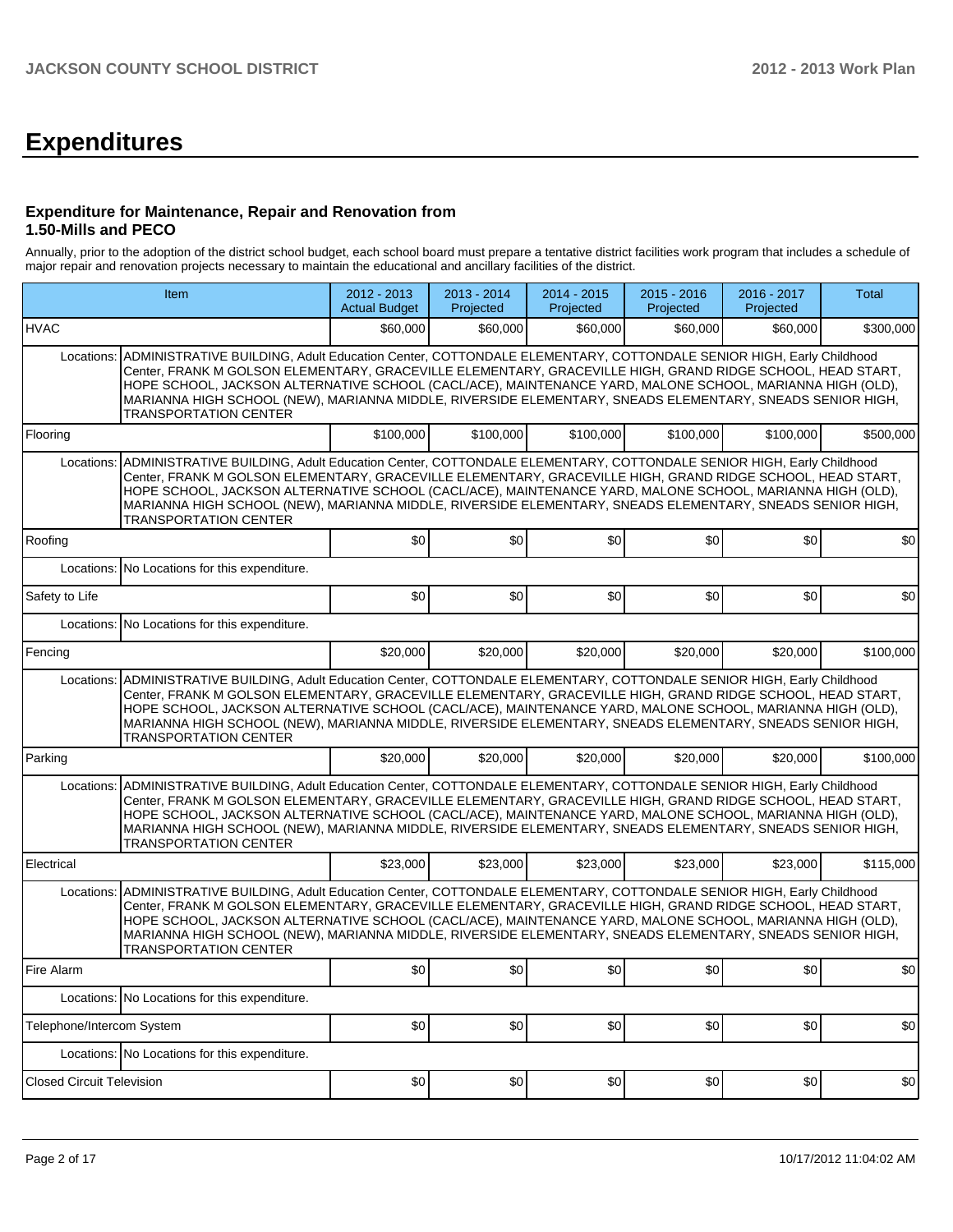|                    | Locations: No Locations for this expenditure.                                                                                                                                                                                                                                                                                                                                                                                                                                                        |           |           |           |           |           |             |  |  |  |
|--------------------|------------------------------------------------------------------------------------------------------------------------------------------------------------------------------------------------------------------------------------------------------------------------------------------------------------------------------------------------------------------------------------------------------------------------------------------------------------------------------------------------------|-----------|-----------|-----------|-----------|-----------|-------------|--|--|--|
| <b>I</b> Paint     |                                                                                                                                                                                                                                                                                                                                                                                                                                                                                                      | \$20,000  | \$20,000  | \$20,000  | \$20,000  | \$20,000  | \$100,000   |  |  |  |
|                    | Locations:   ADMINISTRATIVE BUILDING, Adult Education Center, COTTONDALE ELEMENTARY, COTTONDALE SENIOR HIGH, Early Childhood<br>Center, FRANK M GOLSON ELEMENTARY, GRACEVILLE ELEMENTARY, GRACEVILLE HIGH, GRAND RIDGE SCHOOL, HEAD START,<br>HOPE SCHOOL, JACKSON ALTERNATIVE SCHOOL (CACL/ACE), MAINTENANCE YARD, MALONE SCHOOL, MARIANNA HIGH (OLD),<br>MARIANNA HIGH SCHOOL (NEW), MARIANNA MIDDLE, RIVERSIDE ELEMENTARY, SNEADS ELEMENTARY, SNEADS SENIOR HIGH,<br><b>TRANSPORTATION CENTER</b> |           |           |           |           |           |             |  |  |  |
| Maintenance/Repair |                                                                                                                                                                                                                                                                                                                                                                                                                                                                                                      | \$0       | \$0       | \$0       | \$0       | \$0       | \$0         |  |  |  |
|                    | Locations: No Locations for this expenditure.                                                                                                                                                                                                                                                                                                                                                                                                                                                        |           |           |           |           |           |             |  |  |  |
|                    | <b>Sub Total:</b>                                                                                                                                                                                                                                                                                                                                                                                                                                                                                    | \$243,000 | \$243,000 | \$243,000 | \$243,000 | \$243,000 | \$1,215,000 |  |  |  |

| IPECO Maintenance Expenditures | \$0       | \$0       | \$294.912 | \$345,701 | \$381,725  | 1.022.338 |
|--------------------------------|-----------|-----------|-----------|-----------|------------|-----------|
| 1.50 Mill Sub Total: İ         | \$338,000 | \$338,000 | \$43.088  | (S7.701)  | (\$43.725) | \$667,662 |

| Other Items                                                                                                                                                                                                                                                                                                                                                                                                                                                                                | $2012 - 2013$<br><b>Actual Budget</b> | $2013 - 2014$<br>Projected | $2014 - 2015$<br>Projected | $2015 - 2016$<br>Projected | $2016 - 2017$<br>Projected | Total       |  |  |
|--------------------------------------------------------------------------------------------------------------------------------------------------------------------------------------------------------------------------------------------------------------------------------------------------------------------------------------------------------------------------------------------------------------------------------------------------------------------------------------------|---------------------------------------|----------------------------|----------------------------|----------------------------|----------------------------|-------------|--|--|
| PECO Proj #7396 Plumbing                                                                                                                                                                                                                                                                                                                                                                                                                                                                   | \$34,000                              | \$34,000                   | \$34,000                   | \$34,000                   | \$34,000                   | \$170,000   |  |  |
| Locations ADMINISTRATIVE BUILDING, Adult Education Center, COTTONDALE ELEMENTARY, COTTONDALE SENIOR HIGH, Early Childhood<br>Center, FRANK M GOLSON ELEMENTARY, GRACEVILLE ELEMENTARY, GRACEVILLE HIGH, GRAND RIDGE SCHOOL, HEAD<br>START, HOPE SCHOOL, JACKSON ALTERNATIVE SCHOOL (CACL/ACE), MAINTENANCE YARD, MALONE SCHOOL, MARIANNA<br>HIGH (OLD), MARIANNA HIGH SCHOOL (NEW), MARIANNA MIDDLE, RIVERSIDE ELEMENTARY, SNEADS ELEMENTARY, SNEADS<br>SENIOR HIGH, TRANSPORTATION CENTER |                                       |                            |                            |                            |                            |             |  |  |
| PECO Proj #9396 Doors/Exit Devices                                                                                                                                                                                                                                                                                                                                                                                                                                                         | \$18,000                              | \$18,000                   | \$18,000                   | \$18,000                   | \$18,000                   | \$90,000    |  |  |
| Locations ADMINISTRATIVE BUILDING, Adult Education Center, COTTONDALE ELEMENTARY, COTTONDALE SENIOR HIGH, Early Childhood<br>Center, FRANK M GOLSON ELEMENTARY, GRACEVILLE ELEMENTARY, GRACEVILLE HIGH, GRAND RIDGE SCHOOL, HEAD<br>START, HOPE SCHOOL, JACKSON ALTERNATIVE SCHOOL (CACL/ACE), MAINTENANCE YARD, MALONE SCHOOL, MARIANNA<br>HIGH (OLD), MARIANNA HIGH SCHOOL (NEW), MARIANNA MIDDLE, RIVERSIDE ELEMENTARY, SNEADS ELEMENTARY, SNEADS<br>SENIOR HIGH, TRANSPORTATION CENTER |                                       |                            |                            |                            |                            |             |  |  |
| PECO Proj #1496 OMHS Restoration                                                                                                                                                                                                                                                                                                                                                                                                                                                           | \$10,000                              | \$10,000                   | \$10,000                   | \$10,000                   | \$10,000                   | \$50,000    |  |  |
| Locations ADMINISTRATIVE BUILDING, Adult Education Center, COTTONDALE ELEMENTARY, COTTONDALE SENIOR HIGH, Early Childhood<br>Center, FRANK M GOLSON ELEMENTARY, GRACEVILLE ELEMENTARY, GRACEVILLE HIGH, GRAND RIDGE SCHOOL, HEAD<br>START, HOPE SCHOOL, JACKSON ALTERNATIVE SCHOOL (CACL/ACE), MAINTENANCE YARD, MALONE SCHOOL, MARIANNA<br>HIGH (OLD), MARIANNA HIGH SCHOOL (NEW), MARIANNA MIDDLE, RIVERSIDE ELEMENTARY, SNEADS ELEMENTARY, SNEADS<br>SENIOR HIGH, TRANSPORTATION CENTER |                                       |                            |                            |                            |                            |             |  |  |
| PECO Proj #2396 Asbestos Abatement                                                                                                                                                                                                                                                                                                                                                                                                                                                         | \$1,000                               | \$1,000                    | \$1,000                    | \$1,000                    | \$1,000                    | \$5,000     |  |  |
| Locations ADMINISTRATIVE BUILDING, Adult Education Center, COTTONDALE ELEMENTARY, COTTONDALE SENIOR HIGH, Early Childhood<br>Center, FRANK M GOLSON ELEMENTARY, GRACEVILLE ELEMENTARY, GRACEVILLE HIGH, GRAND RIDGE SCHOOL, HEAD<br>START, HOPE SCHOOL, JACKSON ALTERNATIVE SCHOOL (CACL/ACE), MAINTENANCE YARD, MALONE SCHOOL, MARIANNA<br>HIGH (OLD), MARIANNA HIGH SCHOOL (NEW), MARIANNA MIDDLE, RIVERSIDE ELEMENTARY, SNEADS ELEMENTARY, SNEADS<br>SENIOR HIGH, TRANSPORTATION CENTER |                                       |                            |                            |                            |                            |             |  |  |
| PECO Proj #4396 Safety to Life                                                                                                                                                                                                                                                                                                                                                                                                                                                             | \$32,000                              | \$32,000                   | \$32,000                   | \$32,000                   | \$32,000                   | \$160,000   |  |  |
| Locations ADMINISTRATIVE BUILDING, Adult Education Center, COTTONDALE ELEMENTARY, COTTONDALE SENIOR HIGH, Early Childhood<br>Center, FRANK M GOLSON ELEMENTARY, GRACEVILLE ELEMENTARY, GRACEVILLE HIGH, GRAND RIDGE SCHOOL, HEAD<br>START, HOPE SCHOOL, JACKSON ALTERNATIVE SCHOOL (CACL/ACE), MAINTENANCE YARD, MALONE SCHOOL, MARIANNA<br>HIGH (OLD), MARIANNA HIGH SCHOOL (NEW), MARIANNA MIDDLE, RIVERSIDE ELEMENTARY, SNEADS ELEMENTARY, SNEADS<br>SENIOR HIGH, TRANSPORTATION CENTER |                                       |                            |                            |                            |                            |             |  |  |
| Total:                                                                                                                                                                                                                                                                                                                                                                                                                                                                                     | \$338,000                             | \$338,000                  | \$338,000                  | \$338,000                  | \$338,000                  | \$1,690,000 |  |  |

# **Local 1.50 Mill Expenditure For Maintenance, Repair and Renovation**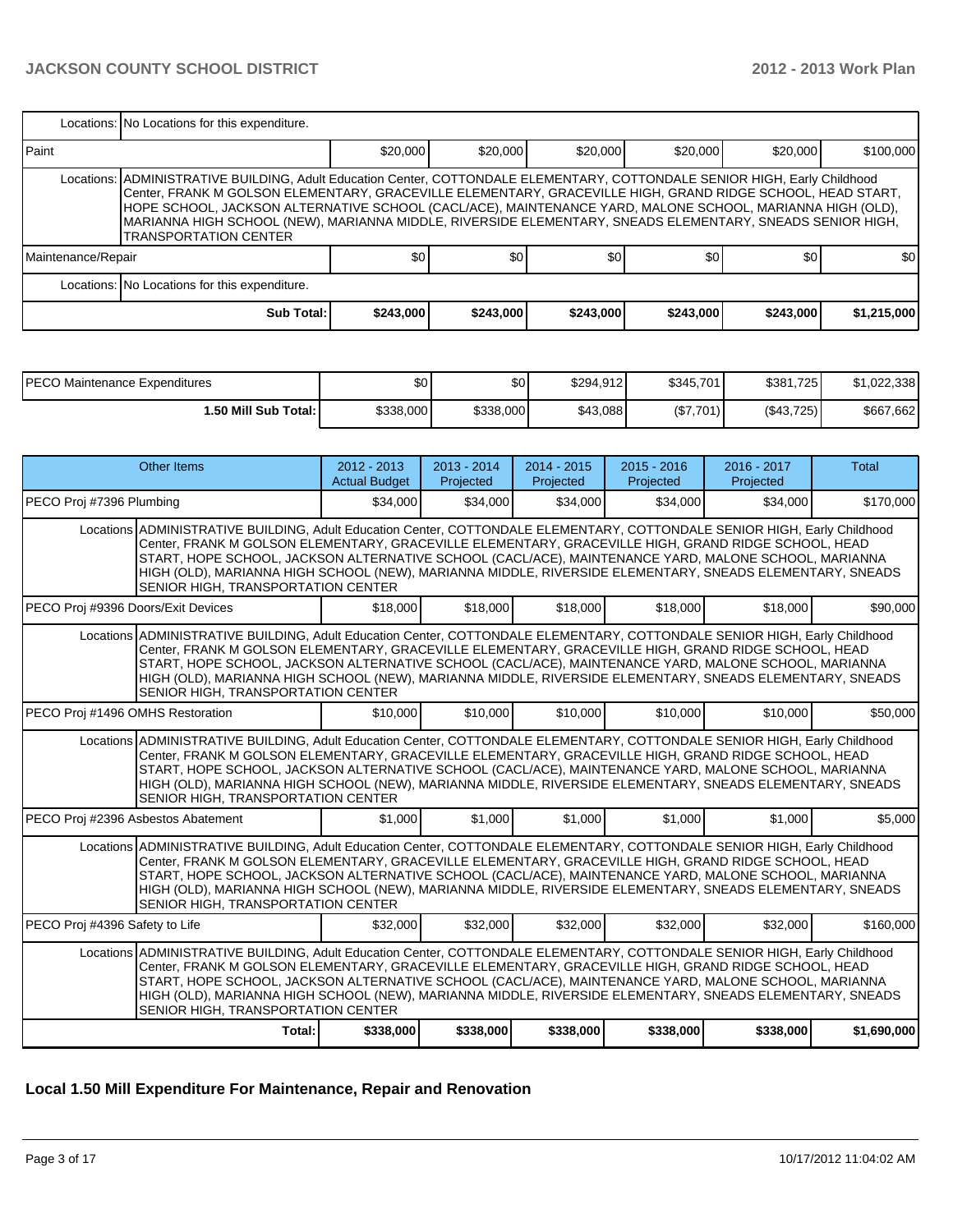Anticipated expenditures expected from local funding sources over the years covered by the current work plan.

|                                  | Projected | Projected | Projected | Projected  |           |
|----------------------------------|-----------|-----------|-----------|------------|-----------|
| \$338,000                        | \$338,000 | \$43,088  | (\$7,701) | (\$43,725) | \$667,662 |
| \$0                              | \$0       | \$0       | \$0       | \$0        | \$0       |
| \$0                              | \$0       | \$0       | \$0       | \$0        | \$0       |
| \$0                              | \$0       | \$0       | \$0       | \$0        | \$0       |
| \$0                              | \$0       | \$0       | \$0       | \$0        | \$0       |
| \$0                              | \$0       | \$0       | \$0       | \$0        | \$0       |
| \$0                              | \$0       | \$0       | \$0       | \$0        | \$0       |
| \$45,000                         | \$18,600  | \$18,600  | \$18,600  | \$18,600   | \$119,400 |
| \$0                              | \$0       | \$0       | \$0       | \$0        | \$0       |
| \$0                              | \$0       | \$0       | \$0       | \$0        | \$0       |
| \$0                              | \$0       | \$0       | \$0       | \$0        | \$0       |
| \$0                              | \$0       | \$0       | \$0       | \$0        | \$0       |
| \$0                              | \$0       | \$0       | \$0       | \$0        | \$0       |
| \$0                              | \$0       | \$0       | \$0       | \$0        | \$0       |
| \$383,000                        | \$356,600 | \$61,688  | \$10,899  | (\$25,125) | \$787,062 |
| <b>Local Expenditure Totals:</b> |           |           |           |            |           |

# **1.50 Mill Revenue Source**

Schedule of Estimated Capital Outlay Revenue from each currently approved source which is estimated to be available for expenditures on the projects included in the tentative district facilities work program. All amounts are NET after considering carryover balances, interest earned, new COP's, 1011.14 and 1011.15 loans, etc. Districts cannot use 1.5-Mill funds for salaries except for those explicitly associated with maintenance/repair projects. (1011.71 (5), F.S.)

| <b>Item</b>                                                                       | Fund | $2012 - 2013$<br><b>Actual Value</b> | $2013 - 2014$<br>Projected | $2014 - 2015$<br>Projected | $2015 - 2016$<br>Projected | $2016 - 2017$<br>Projected | Total           |
|-----------------------------------------------------------------------------------|------|--------------------------------------|----------------------------|----------------------------|----------------------------|----------------------------|-----------------|
| (1) Non-exempt property<br>assessed valuation                                     |      | \$1,603,434,678                      | \$1,622,164,478            | \$1,664,300,113            | \$1,717,293,192            | \$1,780,811,239            | \$8,388,003,700 |
| (2) The Millege projected for<br>discretionary capital outlay per<br>ls.1011.71   |      | 0.25                                 | 0.00                       | 0.00                       | 0.00                       | 0.00                       |                 |
| (3) Full value of the 1.50-Mill<br>discretionary capital outlay per<br>ls.1011.71 |      | \$2,693,770                          | \$2,725,236                | \$2,796,024                | \$2,885,053                | \$2,991,763                | \$14,091,846    |
| $(4)$ Value of the portion of the 1.50<br>-Mill ACTUALLY levied                   | 370  | \$384,824                            | \$0                        | \$0                        | \$0                        | \$0                        | \$384,824       |
| $(5)$ Difference of lines (3) and (4)                                             |      | \$2,308,946                          | \$2,725,236                | \$2,796,024                | \$2,885,053                | \$2,991,763                | \$13,707,022    |

### **PECO Revenue Source**

The figure in the row designated "PECO Maintenance" will be subtracted from funds available for new construction because PECO maintenance dollars cannot be used for new construction.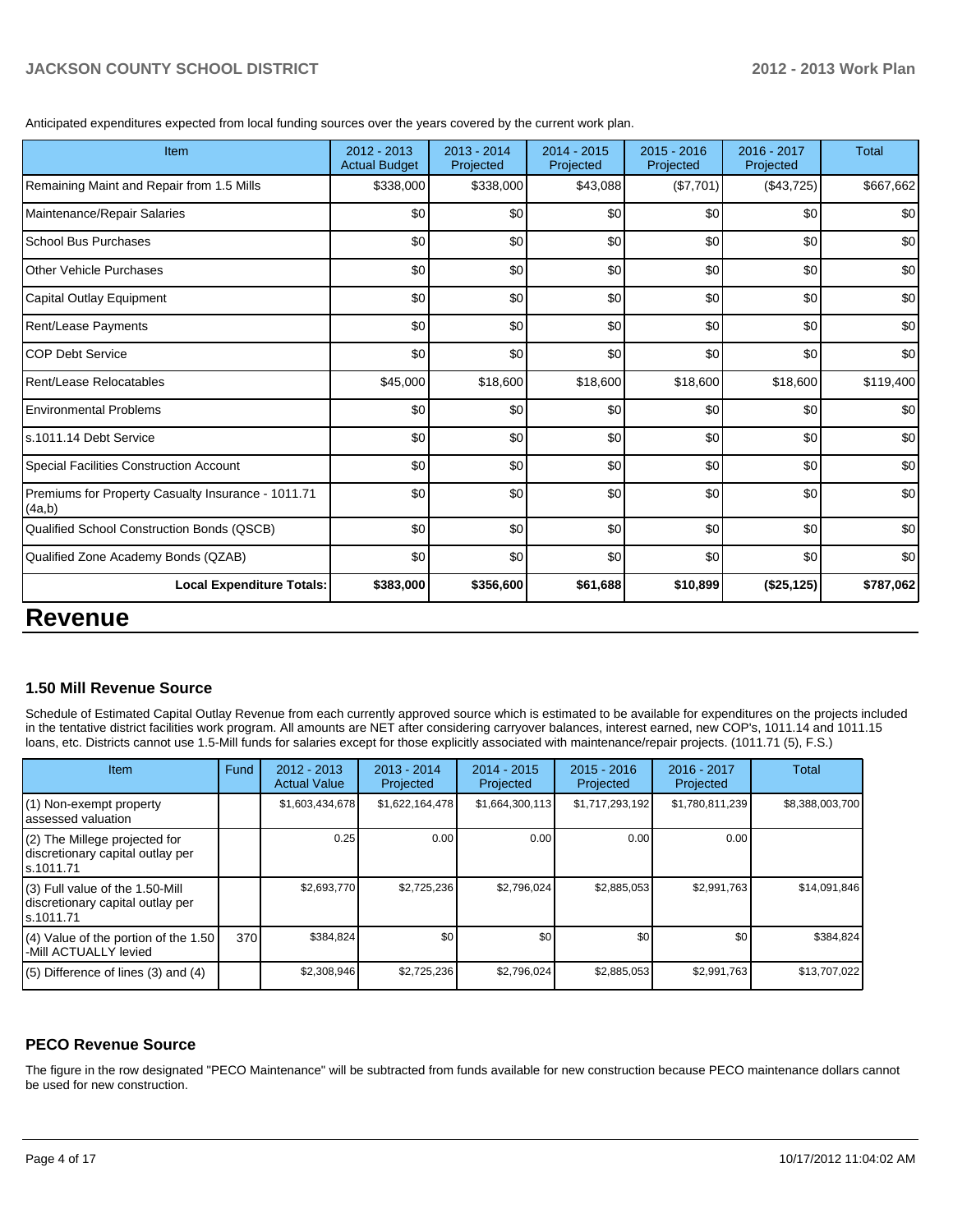| Item                          | Fund | $2012 - 2013$<br><b>Actual Budget</b> | $2013 - 2014$<br>Projected | 2014 - 2015<br>Projected | $2015 - 2016$<br>Projected | $2016 - 2017$<br>Projected | Total       |
|-------------------------------|------|---------------------------------------|----------------------------|--------------------------|----------------------------|----------------------------|-------------|
| PECO New Construction         | 340  | \$0                                   | \$0 <sub>1</sub>           | \$23,899                 | \$8,097                    | \$0 <sub>1</sub>           | \$31,996    |
| PECO Maintenance Expenditures |      | \$0                                   | \$0                        | \$294.912                | \$345.701                  | \$381,725                  | \$1,022,338 |
|                               |      | \$0                                   | \$0 I                      | \$318,811                | \$353,798                  | \$381,725                  | \$1,054,334 |

# **CO & DS Revenue Source**

Revenue from Capital Outlay and Debt Service funds.

| <b>Item</b>                                      | Fund | $2012 - 2013$<br><b>Actual Budget</b> | $2013 - 2014$<br>Projected | $2014 - 2015$<br>Projected | $2015 - 2016$<br>Projected | $2016 - 2017$<br>Projected | Total     |
|--------------------------------------------------|------|---------------------------------------|----------------------------|----------------------------|----------------------------|----------------------------|-----------|
| ICO & DS Cash Flow-through<br><b>Distributed</b> | 360  | \$43.960                              | \$43.960                   | \$43.960                   | \$43.960                   | \$43,960                   | \$219,800 |
| ICO & DS Interest on<br>Undistributed CO         | 360  | \$2,730                               | \$2,730                    | \$2,730                    | \$2.730                    | \$2,730                    | \$13,650  |
|                                                  |      | \$46,690                              | \$46,690                   | \$46,690                   | \$46,690                   | \$46,690                   | \$233,450 |

#### **Fair Share Revenue Source**

All legally binding commitments for proportionate fair-share mitigation for impacts on public school facilities must be included in the 5-year district work program.

Nothing reported for this section.

#### **Sales Surtax Referendum**

Specific information about any referendum for a 1-cent or ½-cent surtax referendum during the previous year.

No **Did the school district hold a surtax referendum during the past fiscal year 2011 - 2012?**

### **Additional Revenue Source**

Any additional revenue sources

| <b>Item</b>                                                                                            | 2012 - 2013<br><b>Actual Value</b> | $2013 - 2014$<br>Projected | $2014 - 2015$<br>Projected | $2015 - 2016$<br>Projected | 2016 - 2017<br>Projected | Total |
|--------------------------------------------------------------------------------------------------------|------------------------------------|----------------------------|----------------------------|----------------------------|--------------------------|-------|
| Proceeds from a s.1011.14/15 F.S. Loans                                                                | \$0 <sub>1</sub>                   | \$0                        | \$0                        | \$0                        | \$0                      | \$0   |
| District Bonds - Voted local bond<br>referendum proceeds per s.9, Art VII<br><b>State Constitution</b> | \$0                                | \$0                        | \$0                        | \$0                        | \$0                      | \$0   |
| Proceeds from Special Act Bonds                                                                        | \$0                                | \$0                        | \$0                        | \$0                        | \$0                      | \$0   |
| <b>Estimated Revenue from CO &amp; DS Bond</b><br><b>I</b> Sale                                        | \$0                                | \$0                        | \$0                        | \$0                        | \$0                      | \$0   |
| Proceeds from Voted Capital<br>Improvements millage                                                    | \$0                                | \$0                        | \$0                        | \$0                        | \$0 <sub>1</sub>         | \$0   |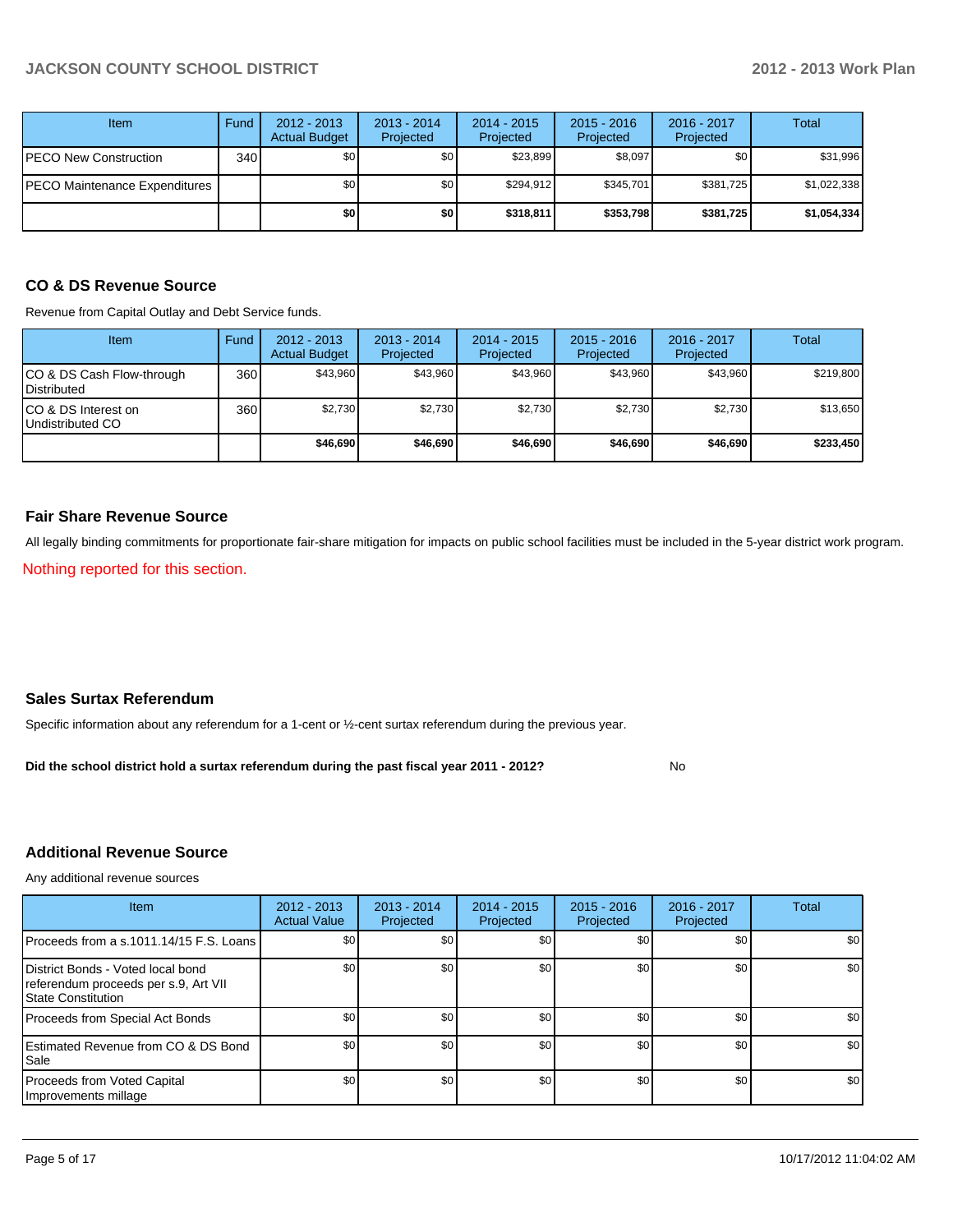| Other Revenue for Other Capital Projects                                                                                  | \$40,108      | \$28,252      | \$15,982      | \$0         | \$0         | \$84,342      |
|---------------------------------------------------------------------------------------------------------------------------|---------------|---------------|---------------|-------------|-------------|---------------|
| Proceeds from 1/2 cent sales surtax<br>authorized by school board                                                         | \$2,000,000   | \$2,000,000   | \$2,000,000   | \$1,000,000 | \$0         | \$7,000,000   |
| Proceeds from local governmental<br>infrastructure sales surtax                                                           | \$0           | \$0           | \$0           | \$0         | \$0         | \$0           |
| Proceeds from Certificates of<br>Participation (COP's) Sale                                                               | \$0           | \$0           | \$0           | \$0         | \$0         | \$0           |
| Classrooms First Bond proceeds amount<br>authorized in FY 1997-98                                                         | \$0           | \$0           | \$0           | \$0         | \$0         | \$0           |
| <b>Classrooms for Kids</b>                                                                                                | \$0           | \$0           | \$0           | \$0         | \$0         | \$0           |
| <b>District Equity Recognition</b>                                                                                        | \$0           | \$0           | \$0           | \$0         | \$0         | \$0           |
| <b>Federal Grants</b>                                                                                                     | \$0           | \$0           | \$0           | \$0         | \$0         | \$0           |
| Proportionate share mitigation (actual<br>cash revenue only, not in kind donations)                                       | \$0           | \$0           | \$0           | \$0         | \$0         | \$0           |
| Impact fees received                                                                                                      | \$0           | \$0           | \$0           | \$0         | \$0         | \$0           |
| Private donations                                                                                                         | \$0           | \$0           | \$0           | \$0         | \$0         | \$0           |
| Grants from local governments or not-for-<br>profit organizations                                                         | \$0           | \$0           | \$0           | \$0         | \$0         | \$0           |
| Interest, Including Profit On Investment                                                                                  | \$0           | \$0           | \$0           | \$0         | \$0         | \$0           |
| Revenue from Bonds pledging proceeds<br>from 1 cent or 1/2 cent Sales Surtax                                              | \$0           | \$0           | \$0           | \$0         | \$0         | \$0           |
| <b>Total Fund Balance Carried Forward</b>                                                                                 | \$1,121,542   | \$1,496,534   | \$1,589,032   | \$1,391,309 | \$1,350,871 | \$6,949,288   |
| General Capital Outlay Obligated Fund<br><b>Balance Carried Forward From Total</b><br><b>Fund Balance Carried Forward</b> | \$0           | \$0           | \$0           | \$0         | \$0         | \$0           |
| Special Facilities Construction Account                                                                                   | \$0           | \$0           | \$0           | \$0         | \$0         | \$0           |
| One Cent - 1/2 Cent Sales Surtax Debt<br>Service From Total Fund Balance Carried<br>Forward                               | (\$1,024,575) | (\$1,020,719) | (\$1,025,644) | (\$509,225) | \$0         | (\$3,580,163) |
| Capital Outlay Projects Funds Balance<br>Carried Forward From Total Fund<br><b>Balance Carried Forward</b>                | \$0           | \$0           | \$0           | \$0         | \$0         | \$0           |
| <b>Subtotal</b>                                                                                                           | \$2,137,075   | \$2,504,067   | \$2,579,370   | \$1,882,084 | \$1,350,871 | \$10,453,467  |

# **Total Revenue Summary**

| <b>Item Name</b>                                                | 2012 - 2013<br><b>Budget</b> | $2013 - 2014$<br>Projected | $2014 - 2015$<br>Projected | $2015 - 2016$<br>Projected | 2016 - 2017<br>Projected | <b>Five Year Total</b> |
|-----------------------------------------------------------------|------------------------------|----------------------------|----------------------------|----------------------------|--------------------------|------------------------|
| Local 1.5 Mill Discretionary Capital Outlay<br><b>I</b> Revenue | \$384,824                    | \$0                        | \$0                        | \$0                        | \$0                      | \$384,824              |
| IPECO and 1.5 Mill Maint and Other 1.5<br>Mill Expenditures     | (\$383,000)                  | (\$356,600)                | (\$61,688)                 | (\$10,899)                 | \$25,125                 | (\$787,062)            |
| IPECO Maintenance Revenue                                       | \$0                          | \$0                        | \$294,912                  | \$345,701                  | \$381,725                | \$1,022,338            |
| Available 1.50 Mill for New l<br>l Construction                 | \$1,824                      | $($ \$356,600) $ $         | ( \$61, 688)               | (\$10,899)                 | \$25,125                 | (\$402,238)            |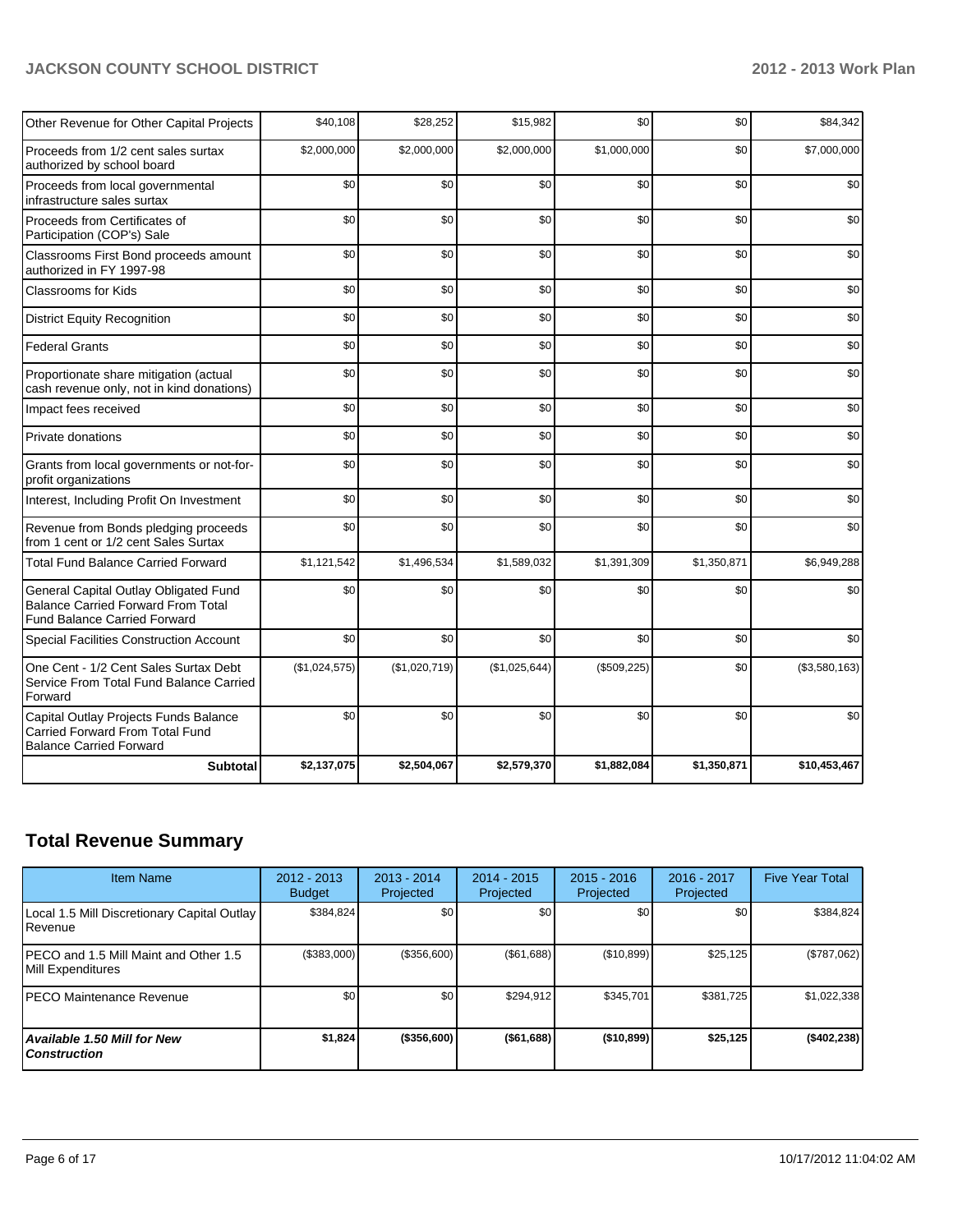| <b>Item Name</b>                 | 2012 - 2013<br><b>Budget</b> | $2013 - 2014$<br>Projected | $2014 - 2015$<br>Projected | $2015 - 2016$<br>Projected | 2016 - 2017<br>Projected | <b>Five Year Total</b> |
|----------------------------------|------------------------------|----------------------------|----------------------------|----------------------------|--------------------------|------------------------|
| ICO & DS Revenue                 | \$46,690                     | \$46,690                   | \$46,690                   | \$46,690                   | \$46,690                 | \$233,450              |
| IPECO New Construction Revenue   | \$0                          | \$0                        | \$23,899                   | \$8,097                    | \$0 <sub>1</sub>         | \$31,996               |
| IOther/Additional Revenue        | \$2,137,075                  | \$2,504,067                | \$2,579,370                | \$1,882,084                | \$1,350,871              | \$10,453,467           |
| <b>Total Additional Revenuel</b> | \$2,183,765                  | \$2,550,757                | \$2,649,959                | \$1,936,871                | \$1,397,561              | \$10,718,913           |
| <b>Total Available Revenue</b>   | \$2,185,589                  | \$2,194,157                | \$2,588,271                | \$1,925,972                | \$1,422,686              | \$10,316,675           |

# **Project Schedules**

### **Capacity Project Schedules**

Nothing reported for this section. A schedule of capital outlay projects necessary to ensure the availability of satisfactory classrooms for the projected student enrollment in K-12 programs.

| <b>Planned Cost:</b>     |  |  |  |
|--------------------------|--|--|--|
| <b>Student Stations:</b> |  |  |  |
| <b>Total Classrooms:</b> |  |  |  |
| Gross Sq Ft:             |  |  |  |

#### **Other Project Schedules**

Major renovations, remodeling, and additions of capital outlay projects that do not add capacity to schools.

| <b>Project Description</b>                               | Location                              | $2012 - 2013$<br>Actual Budget | $2013 - 2014$<br>Projected | $2014 - 2015$<br>Projected | $2015 - 2016$<br>Projected | 2016 - 2017<br>Projected | Total           | Funded |
|----------------------------------------------------------|---------------------------------------|--------------------------------|----------------------------|----------------------------|----------------------------|--------------------------|-----------------|--------|
| Lighting, Window, Fire Alarm<br>Retrofit (District Wide) | Location not specified                | \$0 <sub>0</sub>               | \$0                        | \$366,300                  | \$367,400                  | \$366,300                | \$1,100,000 Yes |        |
| Undetermined CO&DS Projects Location not specified       |                                       | \$0                            | \$46,690                   | \$46,690                   | \$46,690                   | \$46,690                 | \$186,760 Yes   |        |
| Various Technology Projects<br>District Wide             | Location not specified                | \$400,000                      | \$400,000                  | \$400,000                  | \$200,000                  | \$0                      | \$1,400,000 Yes |        |
| Roof Building 1                                          | <b>GRACEVILLE HIGH</b>                | \$268,700                      | \$0                        | \$0                        | \$0 <sub>1</sub>           | \$0                      | \$268,700 Yes   |        |
| Roof Building 1                                          | <b>RIVERSIDE</b><br><b>ELEMENTARY</b> | \$200,000                      | \$0                        | \$0                        | \$0                        | \$0 <sub>1</sub>         | \$200,000 Yes   |        |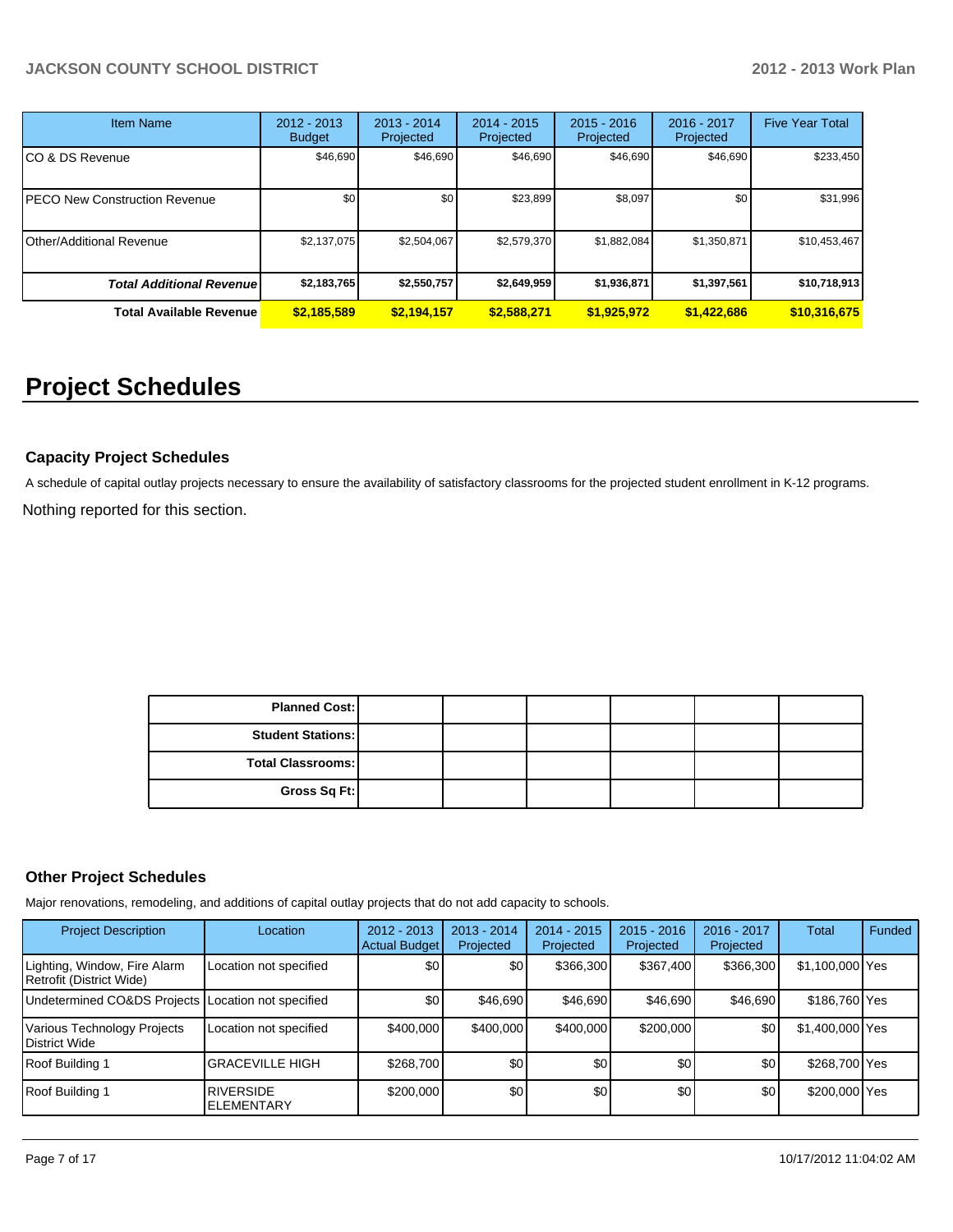| Ag Building and Land Lab                    | <b>MARIANNA HIGH</b><br>SCHOOL (NEW)   | \$75,000    | \$0         | \$0         | \$0         | \$0         | \$75,000 Yes    |  |
|---------------------------------------------|----------------------------------------|-------------|-------------|-------------|-------------|-------------|-----------------|--|
| Remodel Food Service                        | <b>SNEADS SENIOR HIGH</b>              | \$376.250   | \$0         | \$0         | \$0         | \$0         | \$376,250 Yes   |  |
| Remodel Food Service                        | COTTONDALE<br><b>ELEMENTARY</b>        | \$0         | \$268,750   | \$0         | \$0         | \$0         | \$268,750 Yes   |  |
| Undetermined Survey<br>Recommended Projects | Location not specified                 | \$865,639   | \$1,000,592 | \$1,635,281 | \$1,311,882 | \$1,009,696 | \$5,823,090 Yes |  |
| Paving Projects District Wide               | Location not specified                 | \$0         | \$75,000    | \$140,000   | \$0         | \$0         | \$215,000 Yes   |  |
| Bus Loading/Campus Paving                   | <b>COTTONDALE</b><br><b>ELEMENTARY</b> | \$0         | \$268,750   | \$0         | \$0         | \$0         | \$268,750 Yes   |  |
| l Food Service<br>Refrigerator/Freezer      | Location not specified                 | \$0         | \$134,375   | \$0         | \$0         | \$0         | \$134,375 Yes   |  |
|                                             |                                        | \$2,185,589 | \$2,194,157 | \$2,588,271 | \$1,925,972 | \$1,422,686 | \$10,316,675    |  |

### **Additional Project Schedules**

Any projects that are not identified in the last approved educational plant survey.

| <b>Project Description</b>   | Location          | <b>Num</b> | $2012 - 2013$<br>Classroom   Actual Budget | $2013 - 2014$<br>Projected | $2014 - 2015$<br>Projected | $2015 - 2016$<br>Projected | 2016 - 2017<br>Projected | <b>Total</b> | <b>Funded</b> |
|------------------------------|-------------------|------------|--------------------------------------------|----------------------------|----------------------------|----------------------------|--------------------------|--------------|---------------|
| IRemodel Offices at<br>IOMHS | <b>HEAD START</b> |            | \$100,000                                  | \$100,000                  | \$100,000                  | \$100,000                  | \$0                      | \$400,000 No |               |
|                              |                   |            | \$100,000                                  | \$100,000                  | \$100,000                  | \$100,000                  | \$0                      | \$400,000    |               |

# **Non Funded Growth Management Project Schedules**

Schedule indicating which projects, due to planned development, that CANNOT be funded from current revenues projected over the next five years.

Nothing reported for this section.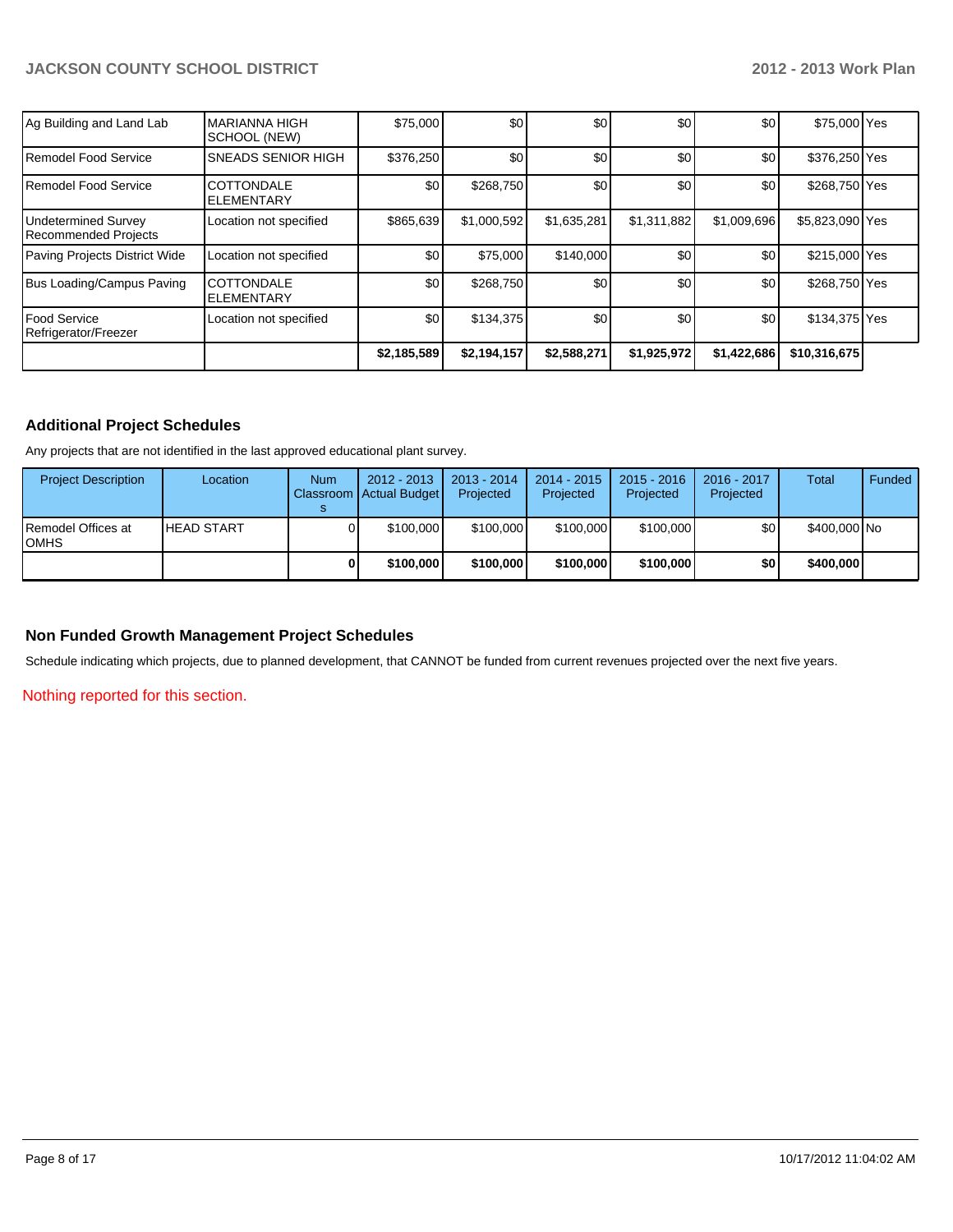# **Capacity Tracking**

| Location                                        | $2012 -$<br>2013 Satis.<br>Stu. Sta. | Actual<br>$2012 -$<br><b>2013 FISH</b><br>Capacity | Actual<br>$2011 -$<br>2012<br><b>COFTE</b> | # Class<br>Rooms | Actual<br>Average<br>$2012 -$<br>2013 Class<br><b>Size</b> | Actual<br>$2012 -$<br>2013<br><b>Utilization</b> | <b>New</b><br>Stu.<br>Capacity | <b>New</b><br>Rooms to<br>be<br>Added/Re<br>moved | Projected<br>$2016 -$<br>2017<br><b>COFTE</b> | Projected<br>$2016 -$<br>2017<br><b>Utilization</b> | Projected<br>$2016 -$<br>2017 Class<br><b>Size</b> |
|-------------------------------------------------|--------------------------------------|----------------------------------------------------|--------------------------------------------|------------------|------------------------------------------------------------|--------------------------------------------------|--------------------------------|---------------------------------------------------|-----------------------------------------------|-----------------------------------------------------|----------------------------------------------------|
| MARIANNA HIGH (OLD)                             | 258                                  | 258                                                | 24                                         | 13               | $\overline{2}$                                             | 9.00%                                            | 0                              | $\Omega$                                          | $\mathbf 0$                                   | 0.00%                                               | $\Omega$                                           |
| <b>FRANK M GOLSON</b><br><b>ELEMENTARY</b>      | 776                                  | 776                                                | 754                                        | 43               | 18                                                         | 97.00 %                                          | $\Omega$                       | $\Omega$                                          | 741                                           | 95.00 %                                             | 17                                                 |
| <b>RIVERSIDE</b><br><b>ELEMENTARY</b>           | 853                                  | 853                                                | 608                                        | 42               | 14                                                         | 71.00 %                                          | $\mathbf{0}$                   | $\Omega$                                          | 636                                           | 75.00 %                                             | 15                                                 |
| MARIANNA MIDDLE                                 | 870                                  | 783                                                | 657                                        | 40               | 16                                                         | 84.00 %                                          | 44                             | $\overline{2}$                                    | 638                                           | 77.00 %                                             | 15                                                 |
| IMALONE SCHOOL                                  | 750                                  | 675                                                | 474                                        | 36               | 13                                                         | 70.00 %                                          | 0                              | $\Omega$                                          | 484                                           | 72.00 %                                             | 13                                                 |
| <b>SNEADS SENIOR HIGH</b>                       | 562                                  | 421                                                | 337                                        | 23               | 15                                                         | 80.00 %                                          | $\Omega$                       | $\Omega$                                          | 339                                           | 81.00%                                              | 15                                                 |
| <b>SNEADS ELEMENTARY</b>                        | 632                                  | 632                                                | 569                                        | 33               | 17                                                         | 90.00 %                                          | $\Omega$                       | $\Omega$                                          | 517                                           | 82.00%                                              | 16                                                 |
| <b>GRAND RIDGE SCHOOL</b>                       | 788                                  | 709                                                | 569                                        | 37               | 15                                                         | 80.00 %                                          | $\Omega$                       | $\Omega$                                          | 533                                           | 75.00 %                                             | 14                                                 |
| <b>HOPE SCHOOL</b>                              | 102                                  | 102                                                | 118                                        | 9                | 13                                                         | 116.00 %                                         | 10 <sup>1</sup>                | 1                                                 | 125                                           | 112.00%                                             | 13                                                 |
| <b>COTTONDALE SENIOR</b><br><b>HIGH</b>         | 674                                  | 606                                                | 497                                        | 28               | 18                                                         | 82.00 %                                          | $\Omega$                       | $\Omega$                                          | 418                                           | 69.00 %                                             | 15                                                 |
| COTTONDALE<br><b>ELEMENTARY</b>                 | 518                                  | 518                                                | 470                                        | 28               | 17                                                         | 91.00 %                                          | $\Omega$                       | $\Omega$                                          | 427                                           | 82.00 %                                             | 15                                                 |
| <b>GRACEVILLE</b><br><b>ELEMENTARY</b>          | 496                                  | 496                                                | 328                                        | 26               | 13                                                         | 66.00 %                                          | $\Omega$                       | $\Omega$                                          | 311                                           | 63.00 %                                             | 12                                                 |
| <b>GRACEVILLE HIGH</b>                          | 487                                  | 438                                                | 333                                        | 20               | 17                                                         | 76.00 %                                          | $\Omega$                       | $\Omega$                                          | 332                                           | 76.00%                                              | 17                                                 |
| <b>Adult Education Center</b>                   | 50                                   | 151                                                | $\Omega$                                   | 2                | 0                                                          | 0.00 %                                           | $\overline{0}$                 | $\Omega$                                          | $\mathbf 0$                                   | 0.00%                                               | $\mathbf 0$                                        |
| <b>JACKSON ALTERNATIVE</b><br>SCHOOL (CACL/ACE) | 389                                  | 389                                                | 99                                         | 17               | 6                                                          | 25.00 %                                          | $\Omega$                       | $\Omega$                                          | 109                                           | 28.00 %                                             | 6                                                  |
| Early Childhood Center                          | 346                                  | 346                                                | 31                                         | 18               | $\overline{2}$                                             | 9.00 %                                           | $\Omega$                       | $\Omega$                                          | 20                                            | 6.00%                                               | $\mathbf{1}$                                       |
| MARIANNA HIGH<br>SCHOOL (NEW)                   | 1,211                                | 1,089                                              | 750                                        | 45               | 17                                                         | 69.00 %                                          | $\Omega$                       | $\Omega$                                          | 705                                           | 65.00 %                                             | 16                                                 |
|                                                 | 9,762                                | 9,242                                              | 6,618                                      | 460              | 14                                                         | 71.61 %                                          | 54                             | 3                                                 | 6,335                                         | 68.15%                                              | 14                                                 |

The COFTE Projected Total (6,335) for 2016 - 2017 must match the Official Forecasted COFTE Total (6,334 ) for 2016 - 2017 before this section can be completed. In the event that the COFTE Projected Total does not match the Official forecasted COFTE, then the Balanced Projected COFTE Table should be used to balance COFTE.

| Projected COFTE for 2016 - 2017 |       |  |  |  |  |
|---------------------------------|-------|--|--|--|--|
| Elementary (PK-3)               | 2,165 |  |  |  |  |
| Middle $(4-8)$                  | 2,527 |  |  |  |  |
|                                 |       |  |  |  |  |

| <b>Grade Level Type</b> | <b>Balanced Projected</b><br>COFTE for 2016 - 2017 |
|-------------------------|----------------------------------------------------|
| Elementary (PK-3)       |                                                    |
| Middle $(4-8)$          |                                                    |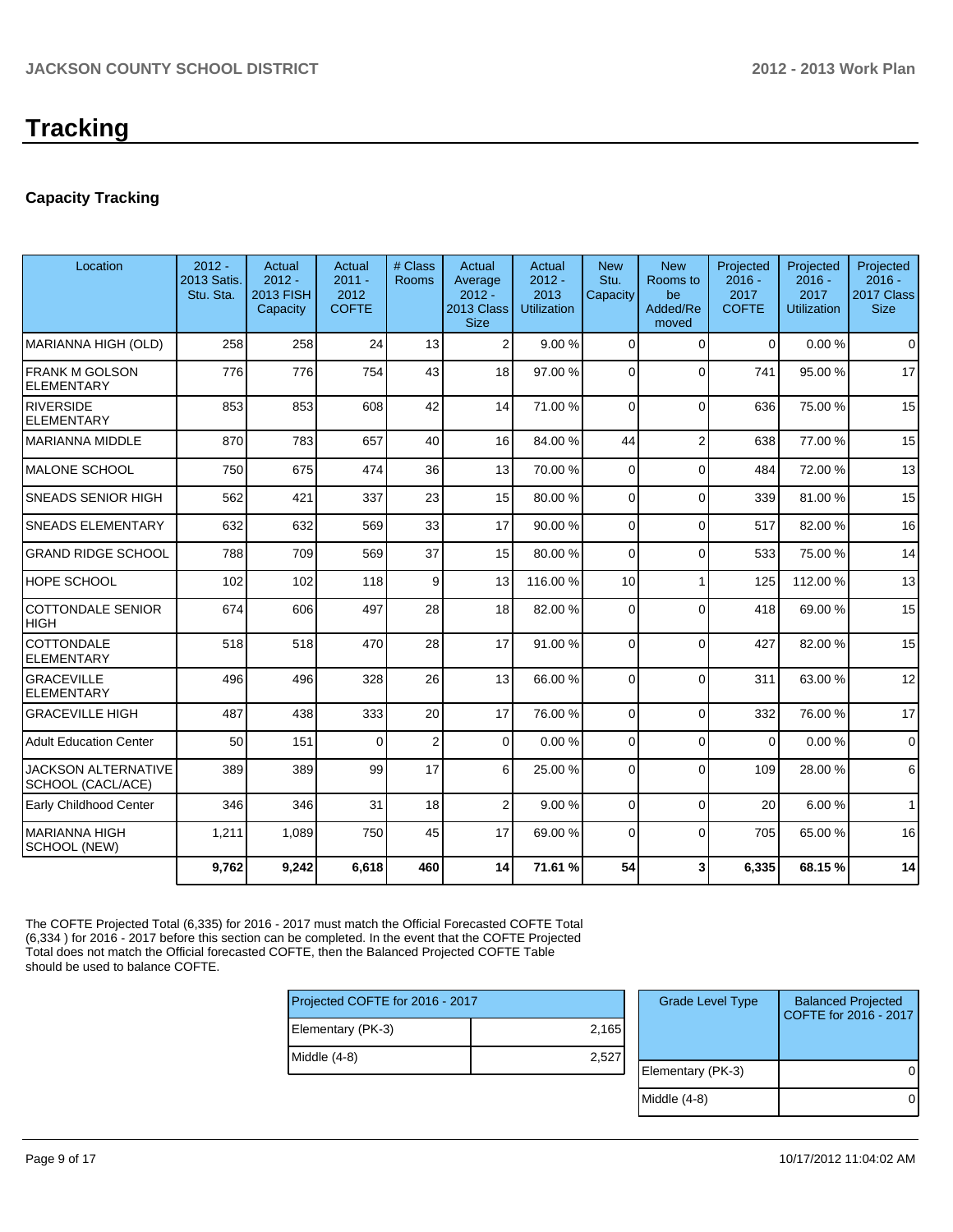| High (9-12) | 1,643 | High (9-12) | ЭI    |
|-------------|-------|-------------|-------|
|             | 6,334 |             | 6,335 |

#### **Relocatable Replacement**

Number of relocatable classrooms clearly identified and scheduled for replacement in the school board adopted financially feasible 5-year district work program.

| Location                          | $-2013$<br>$2012 -$ | $2013 - 2014$ | $2014 - 2015$ | $2015 - 2016$ | $2016 - 2017$ | Year 5 Total |
|-----------------------------------|---------------------|---------------|---------------|---------------|---------------|--------------|
| Total Relocatable Replacements: I |                     |               |               |               |               |              |

#### **Charter Schools Tracking**

Information regarding the use of charter schools.

Nothing reported for this section.

#### **Special Purpose Classrooms Tracking**

The number of classrooms that will be used for certain special purposes in the current year, by facility and type of classroom, that the district will, 1), not use for educational purposes, and 2), the co-teaching classrooms that are not open plan classrooms and will be used for educational purposes.

| School                          | School Type | $\parallel$ # of Elementary $\parallel$ # of Middle 4-8 $\parallel$ # of High 9-12<br>K-3 Classrooms I | <b>Classrooms</b> | <b>Classrooms</b> | # of $ESE$<br><b>Classrooms</b> | # of Combo<br><b>Classrooms</b> | Total<br><b>Classrooms</b> |
|---------------------------------|-------------|--------------------------------------------------------------------------------------------------------|-------------------|-------------------|---------------------------------|---------------------------------|----------------------------|
| Total Educational Classrooms: I |             |                                                                                                        |                   |                   |                                 | 0                               | 0                          |

| School                               | School Type | $\#$ of Elementary $\#$ of Middle 4-8<br>K-3 Classrooms | <b>Classrooms</b> | # of High $9-12$<br><b>Classrooms</b> | # of $ESE$<br><b>Classrooms</b> | # of Combo<br><b>Classrooms</b> | Total<br><b>Classrooms</b> |
|--------------------------------------|-------------|---------------------------------------------------------|-------------------|---------------------------------------|---------------------------------|---------------------------------|----------------------------|
| MALONE SCHOOL                        | Co-Teaching |                                                         |                   |                                       |                                 |                                 |                            |
| COTTONDALE ELEMENTARY                | Co-Teaching |                                                         |                   |                                       |                                 |                                 |                            |
| <b>Total Co-Teaching Classrooms:</b> |             |                                                         |                   |                                       |                                 |                                 |                            |

#### **Infrastructure Tracking**

**Necessary offsite infrastructure requirements resulting from expansions or new schools. This section should include infrastructure information related to capacity project schedules and other project schedules (Section 4).**

Not Specified

**Proposed location of planned facilities, whether those locations are consistent with the comprehensive plans of all affected local governments, and recommendations for infrastructure and other improvements to land adjacent to existing facilities. Provisions of 1013.33(12), (13) and (14) and 1013.36 must be addressed for new facilities planned within the 1st three years of the plan (Section 5).**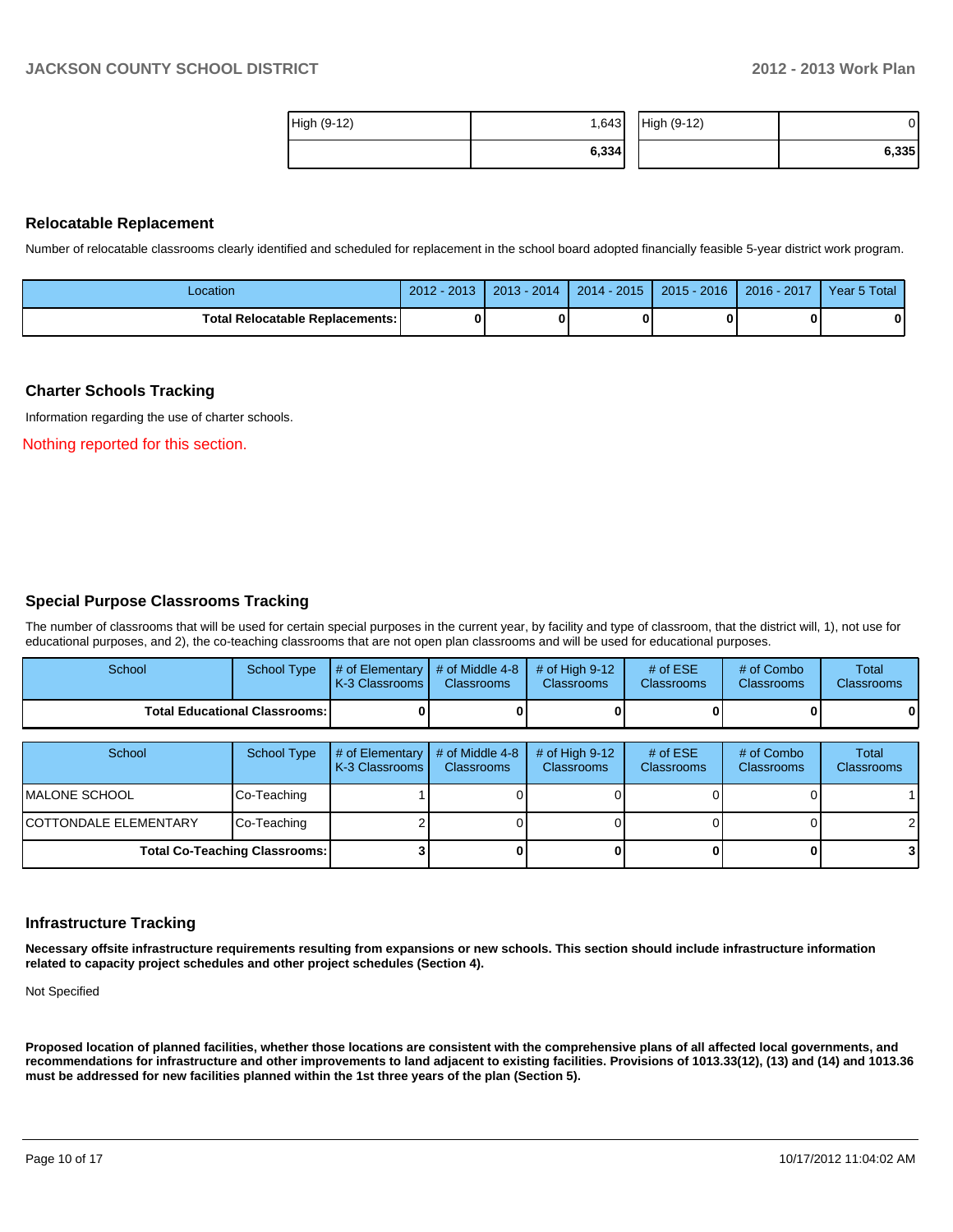Not Specified

**Consistent with Comp Plan?** No

### **Net New Classrooms**

The number of classrooms, by grade level and type of construction, that were added during the last fiscal year.

| List the net new classrooms added in the 2011 - 2012 fiscal year.                                                                                       |                              |                          |                                | List the net new classrooms to be added in the 2012 - 2013 fiscal<br>Ivear. |                              |                            |                                |                        |
|---------------------------------------------------------------------------------------------------------------------------------------------------------|------------------------------|--------------------------|--------------------------------|-----------------------------------------------------------------------------|------------------------------|----------------------------|--------------------------------|------------------------|
| "Classrooms" is defined as capacity carrying classrooms that are added to increase<br>capacity to enable the district to meet the Class Size Amendment. |                              |                          |                                | Totals for fiscal year 2012 - 2013 should match totals in Section 15A.      |                              |                            |                                |                        |
| Location                                                                                                                                                | $2011 - 2012$ #<br>Permanent | 2011 - 2012 #<br>Modular | $2011 - 2012$ #<br>Relocatable | $2011 - 2012$<br>Total                                                      | $2012 - 2013$ #<br>Permanent | $2012 - 2013$ #<br>Modular | $2012 - 2013$ #<br>Relocatable | $2012 - 2013$<br>Total |
| Elementary (PK-3)                                                                                                                                       |                              |                          |                                |                                                                             |                              |                            |                                | $\Omega$               |
| Middle (4-8)                                                                                                                                            |                              |                          |                                |                                                                             |                              |                            |                                | 0                      |
| High (9-12)                                                                                                                                             |                              |                          |                                |                                                                             |                              |                            |                                | $\Omega$               |
|                                                                                                                                                         |                              |                          |                                |                                                                             |                              |                            | 0                              | $\mathbf{0}$           |

### **Relocatable Student Stations**

Number of students that will be educated in relocatable units, by school, in the current year, and the projected number of students for each of the years in the workplan.

| <b>Site</b>                           | 2012 - 2013 | 2013 - 2014 | 2014 - 2015 | $2015 - 2016$  | 2016 - 2017    | 5 Year Average |
|---------------------------------------|-------------|-------------|-------------|----------------|----------------|----------------|
| MARIANNA HIGH (OLD)                   | 0           | 0           | ∩           | <sup>0</sup>   | 0              | $\overline{0}$ |
| FRANK M GOLSON ELEMENTARY             | 44          | 44          | 44          | 44             | 44             | 44             |
| <b>RIVERSIDE ELEMENTARY</b>           | 154         | 132         | 132         | 132            | 132            | 136            |
| <b>IMARIANNA MIDDLE</b>               | 0           | 44          | 44          | 44             | 44             | 35             |
| <b>IMALONE SCHOOL</b>                 | 0           | 0           | $\Omega$    | 0              | 0              | $\mathbf{0}$   |
| <b>SNEADS SENIOR HIGH</b>             | 0           | 0           | $\Omega$    | $\Omega$       | $\Omega$       | $\Omega$       |
| JACKSON ALTERNATIVE SCHOOL (CACL/ACE) | 44          | 44          | 44          | 44             | 44             | 44             |
| Early Childhood Center                | 36          | 36          | 36          | 36             | 36             | 36             |
| <b>GRACEVILLE ELEMENTARY</b>          | 0           | 0           | $\Omega$    | 0              | $\Omega$       | $\mathbf{0}$   |
| <b>GRACEVILLE HIGH</b>                | 0           | 0           | $\Omega$    | $\Omega$       | $\Omega$       | $\overline{0}$ |
| <b>Adult Education Center</b>         | 0           | $\Omega$    | ∩           | $\Omega$       | $\Omega$       | $\mathbf{0}$   |
| <b>SNEADS ELEMENTARY</b>              | 154         | 154         | 154         | 154            | 154            | 154            |
| <b>GRAND RIDGE SCHOOL</b>             | 0           | $\Omega$    | $\Omega$    | 0              | $\overline{0}$ | $\mathbf{0}$   |
| <b>HOPE SCHOOL</b>                    | 30          | 40          | 40          | 40             | 40             | 38             |
| <b>COTTONDALE SENIOR HIGH</b>         | 0           | 0           | $\Omega$    | $\Omega$       | $\overline{0}$ | $\mathbf{0}$   |
| COTTONDALE ELEMENTARY                 | 18          | 18          | 18          | 18             | 18             | 18             |
| MARIANNA HIGH SCHOOL (NEW)            | 0           | $\Omega$    | 0           | $\overline{0}$ | $\overline{0}$ | $\overline{0}$ |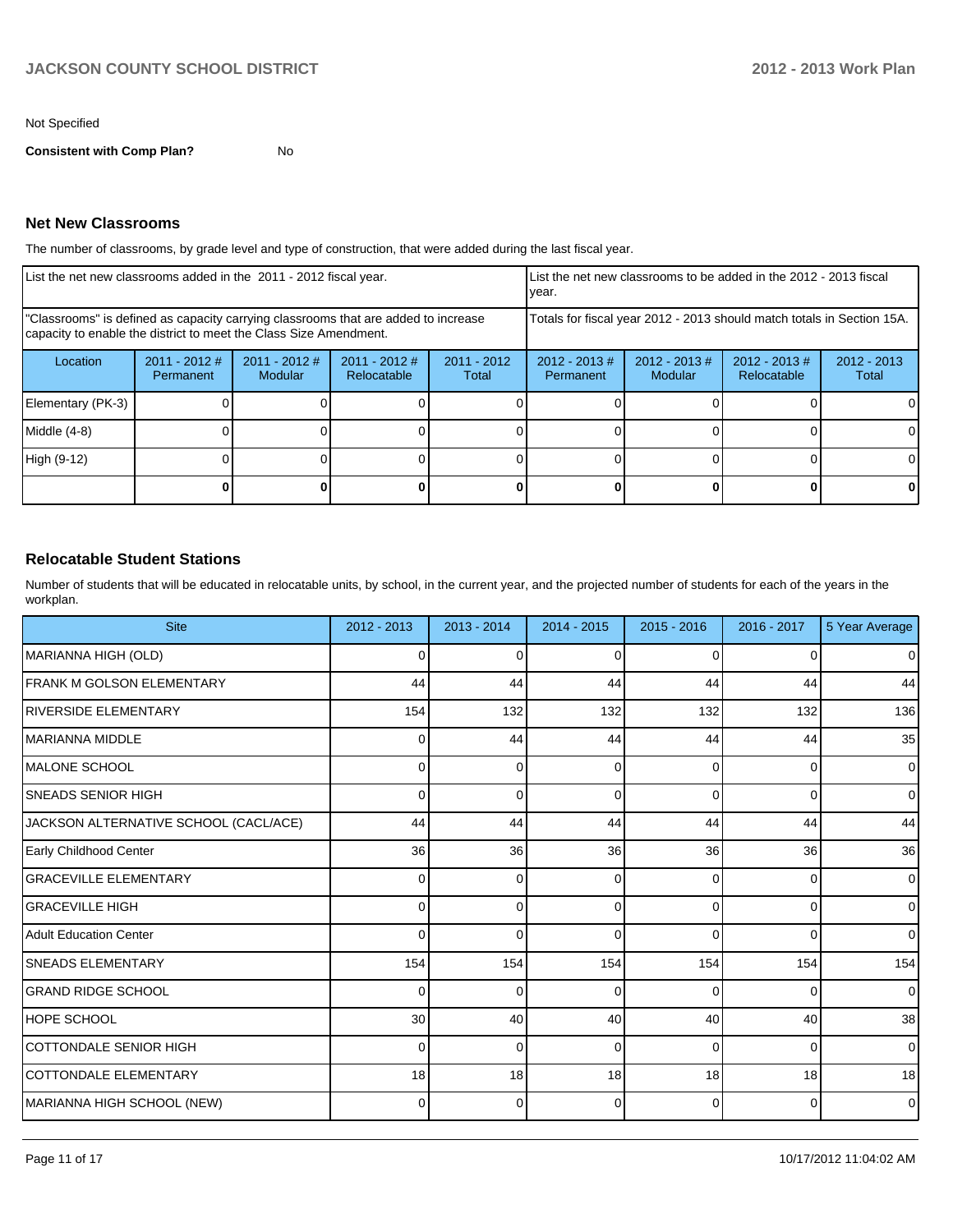| Totals for JACKSON COUNTY SCHOOL DISTRICT         |       |       |            |       |       |       |
|---------------------------------------------------|-------|-------|------------|-------|-------|-------|
| Total students in relocatables by year.           | 480   | 512   | <b>512</b> | 512   | 512   | 506   |
| Total number of COFTE students projected by year. | 6,501 | 6,510 | 6,454      | 6,423 | 6,334 | 6,444 |
| Percent in relocatables by year.                  | 7 % l | 8%    | 8%         | 8 % I | 8%    | 8%    |

### **Leased Facilities Tracking**

Exising leased facilities and plans for the acquisition of leased facilities, including the number of classrooms and student stations, as reported in the educational plant survey, that are planned in that location at the end of the five year workplan.

| Location                              | # of Leased<br>Classrooms 2012 -<br>2013 | <b>FISH Student</b><br><b>Stations</b> | Owner                           | # of Leased<br>Classrooms 2016 -<br>2017 | <b>FISH Student</b><br><b>Stations</b> |
|---------------------------------------|------------------------------------------|----------------------------------------|---------------------------------|------------------------------------------|----------------------------------------|
| MARIANNA HIGH (OLD)                   | $\Omega$                                 | $\Omega$                               |                                 | $\Omega$                                 | $\overline{0}$                         |
| <b>IFRANK M GOLSON ELEMENTARY</b>     | $\Omega$                                 | $\Omega$                               |                                 | ∩                                        | $\overline{0}$                         |
| <b>RIVERSIDE ELEMENTARY</b>           | 0                                        |                                        | 0 Mobile Modular                |                                          | 22                                     |
| IMARIANNA MIDDLE                      | $\overline{0}$                           |                                        | 0 M Space                       | 2                                        | 44                                     |
| IMALONE SCHOOL                        | $\Omega$                                 | 0                                      |                                 | 0                                        | $\overline{0}$                         |
| <b>SNEADS SENIOR HIGH</b>             | $\Omega$                                 |                                        |                                 | C                                        | $\overline{0}$                         |
| <b>SNEADS ELEMENTARY</b>              | $\Omega$                                 |                                        | 0 Mobile Modular                | 3                                        | 66                                     |
| <b>GRAND RIDGE SCHOOL</b>             | $\Omega$                                 | $\Omega$                               |                                 | $\Omega$                                 | $\overline{0}$                         |
| <b>IHOPE SCHOOL</b>                   | $\Omega$                                 |                                        | 0 Mobile Modular<br>and M Space | 3                                        | 40                                     |
| <b>COTTONDALE SENIOR HIGH</b>         | $\Omega$                                 |                                        |                                 | $\Omega$                                 | $\overline{0}$                         |
| COTTONDALE ELEMENTARY                 | $\Omega$                                 | $\Omega$                               |                                 | $\Omega$                                 | $\overline{0}$                         |
| <b>GRACEVILLE ELEMENTARY</b>          | $\Omega$                                 | $\Omega$                               |                                 | 0                                        | $\overline{0}$                         |
| <b>GRACEVILLE HIGH</b>                | $\Omega$                                 | $\Omega$                               |                                 | 0                                        | $\overline{0}$                         |
| <b>Adult Education Center</b>         | $\Omega$                                 | $\Omega$                               |                                 | $\Omega$                                 | $\overline{0}$                         |
| JACKSON ALTERNATIVE SCHOOL (CACL/ACE) | $\Omega$                                 | ∩                                      |                                 | 0                                        | $\overline{0}$                         |
| Early Childhood Center                | $\Omega$                                 | ∩                                      |                                 | C                                        | $\overline{0}$                         |
| MARIANNA HIGH SCHOOL (NEW)            | $\Omega$                                 | $\Omega$                               |                                 | $\Omega$                                 | $\Omega$                               |
|                                       | 0                                        | O                                      |                                 | 9                                        | 172                                    |

# **Failed Standard Relocatable Tracking**

Relocatable units currently reported by school, from FISH, and the number of relocatable units identified as 'Failed Standards'.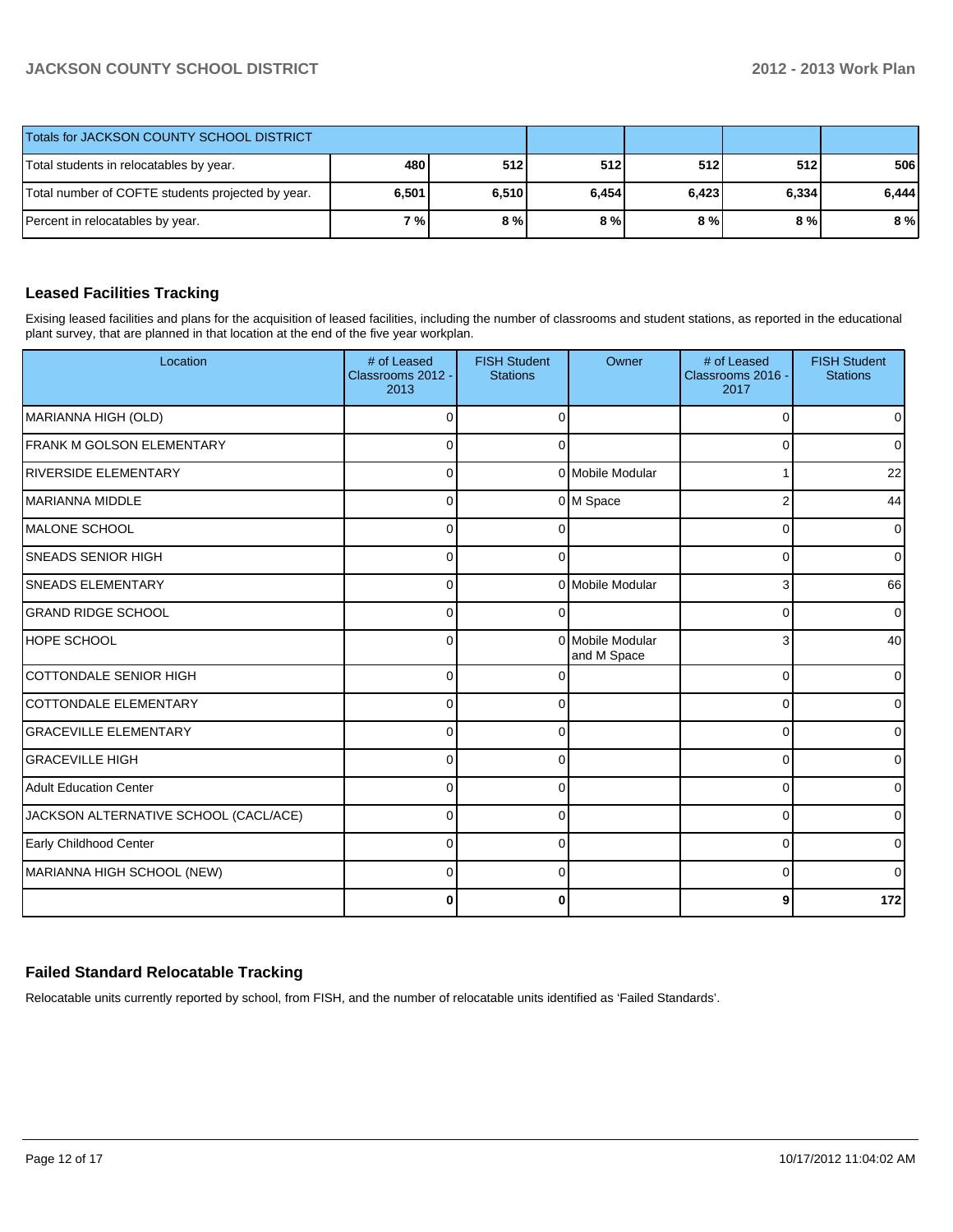Nothing reported for this section.

# **Planning**

#### **Class Size Reduction Planning**

**Plans approved by the school board that reduce the need for permanent student stations such as acceptable school capacity levels, redistricting, busing, year-round schools, charter schools, magnet schools, public-private partnerships, multitrack scheduling, grade level organization, block scheduling, or other alternatives.**

None

#### **School Closure Planning**

**Plans for the closure of any school, including plans for disposition of the facility or usage of facility space, and anticipated revenues.**

No School Closures Planned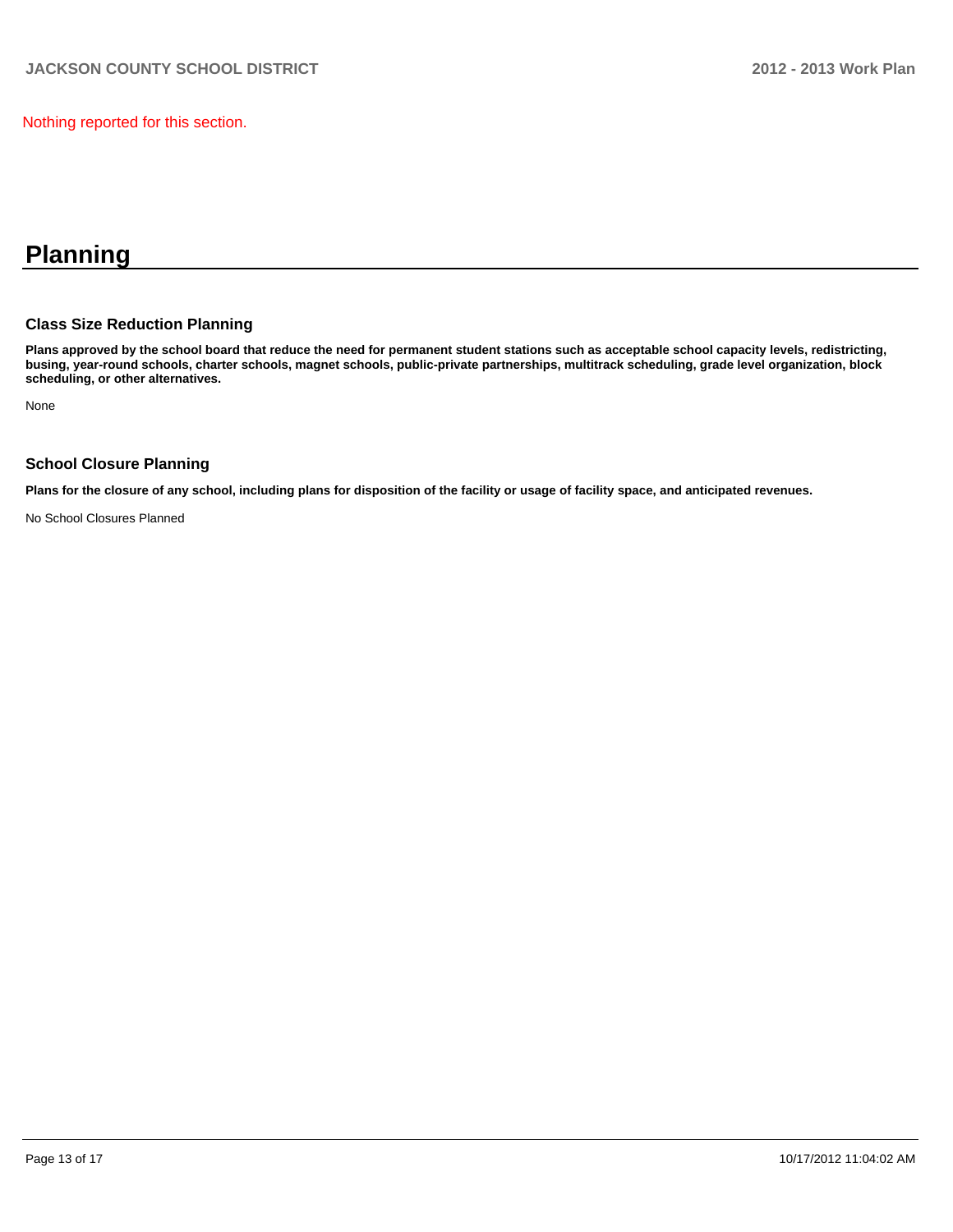# Five Year Survey - Ten Year Capacity JACKSON COUNTY SCHOOL DISTRICT

# **10/17/2012**

**Schedule of capital outlay projects projected to ensure the availability of satisfactory student stations for the projected student enrollment in K - 12 programs for the future 5 years beyond the 5-year district facilities work program.**

| Project                             | Location, Community, Quadrant or other general<br><i>location</i> | <b>Projected Cost</b> |
|-------------------------------------|-------------------------------------------------------------------|-----------------------|
| Additional Classrooms               | <b>East Jackson County</b>                                        | \$4,000,000           |
| New Middle School                   | Marianna                                                          | \$14,000,000          |
| <b>Remodel Old MS to Elementary</b> | Marianna                                                          | \$8,000,000           |
|                                     |                                                                   | \$26,000,000          |

# Five Year Survey - Ten Year Infrastructure

JACKSON COUNTY SCHOOL DISTRICT

# **10/17/2012**

**Proposed Location of Planned New, Remodeled, or New Additions to Facilities in 6 thru 10 out years (Section 28).**

Additional Classrooms in East Jackson County. New Middle School in Marianna. Remodel old Middle School into Elementary School in Marianna.

**Plans for closure of any school, including plans for disposition of the facility or usage of facility space, and anticipated revenues in the 6 thru 10 out years (Section 29).**

None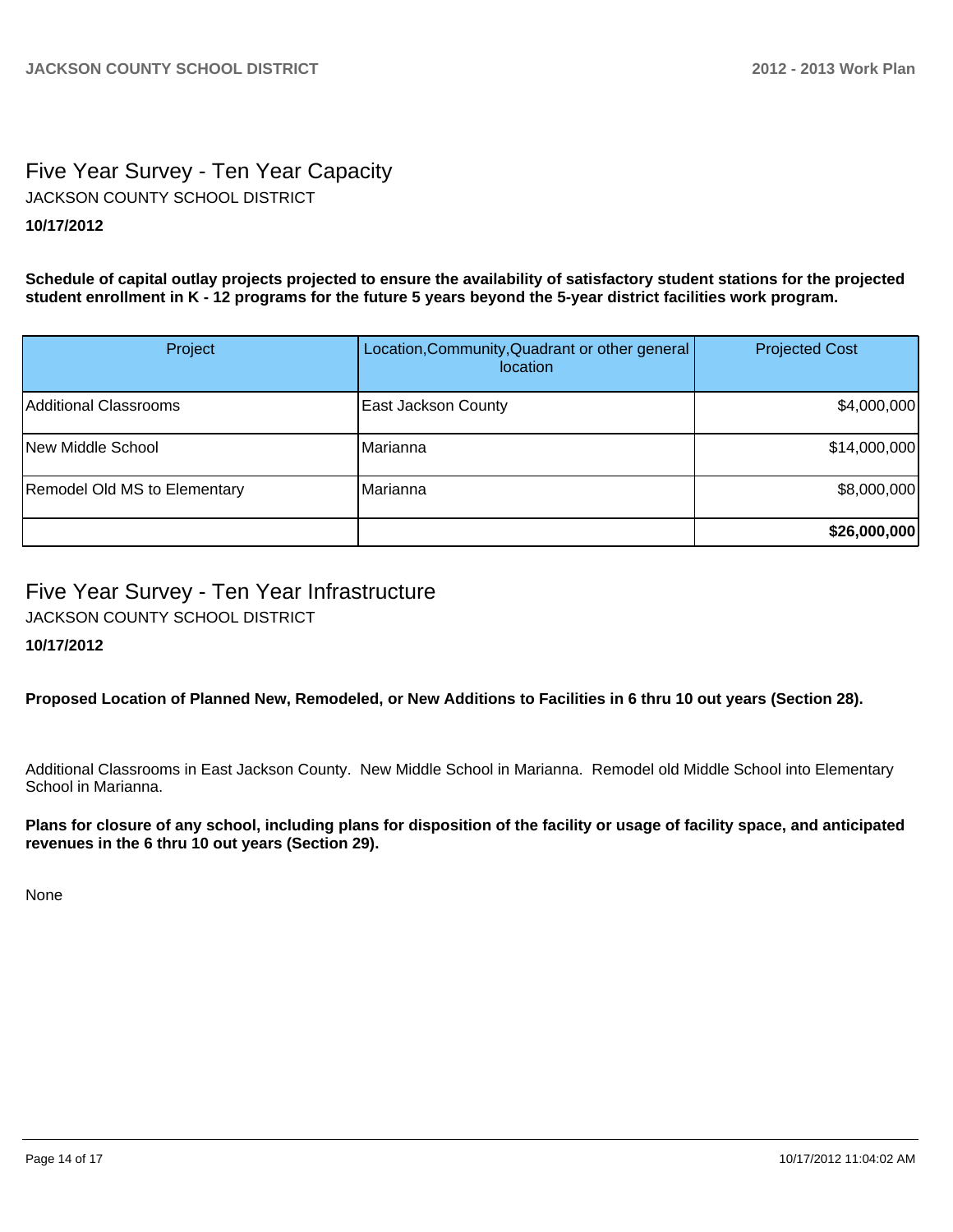# Five Year Survey - Ten Year Maintenance JACKSON COUNTY SCHOOL DISTRICT

### **10/17/2012**

**District projects and locations regarding the projected need for major renovation, repair, and maintenance projects within the district in years 6 - 10 beyond the projects plans detailed in the five years covered by the work plan.**

| Project     | <b>Projected Cost</b> |
|-------------|-----------------------|
| Reroofing   | \$1,500,000           |
| <b>HVAC</b> | \$500,000             |
| Paving      | \$1,000,000           |
|             | \$3,000,000           |

# Five Year Survey - Ten Year Utilization

JACKSON COUNTY SCHOOL DISTRICT

### **10/17/2012**

**Schedule of planned capital outlay projects identifying the standard grade groupings, capacities, and planned utilization rates of future educational facilities of the district for both permanent and relocatable facilities.**

| <b>Grade Level</b><br>Projections      | <b>FISH Student</b><br><b>Stations</b> | <b>Actual FISH</b><br>Capacity | Actual<br><b>COFTE</b> | Actual<br><b>Utilization</b> | <b>Actual new</b><br><b>Student</b><br>Capacity to be<br>added/remove | Projected<br><b>COFTE</b> | Projected<br><b>Utilization</b> |
|----------------------------------------|----------------------------------------|--------------------------------|------------------------|------------------------------|-----------------------------------------------------------------------|---------------------------|---------------------------------|
| Elementary -<br><b>District Totals</b> | 3,403                                  | 3,403                          | 2,916.01               | 85.69 %                      |                                                                       | 2,759                     | 81.08 %                         |
| Middle - District<br>Totals            | 3,541                                  | 3,185                          | 2,537.14               | 79.66 %                      |                                                                       | 2,510                     | 78.81 %                         |
| High - District<br>Totals              | 1,773                                  | 1,510                          | 1,161.41               | 76.91 %                      |                                                                       | 1,439                     | 95.30 %                         |
| Other - ESE, etc                       | 1,284                                  | 1,334                          | 268.43                 | 20.12 %                      | 01                                                                    | 251                       | 18.82 %                         |
|                                        | 10,001                                 | 9,432                          | 6,882.99               | 72.97 %                      |                                                                       | 6,959                     | 73.78 %                         |

**Combination schools are included with the middle schools for student stations, capacity, COFTE and utilization purposes because these facilities all have a 90% utilization factor. Use this space to explain or define the grade groupings for combination schools.**

No comments to report.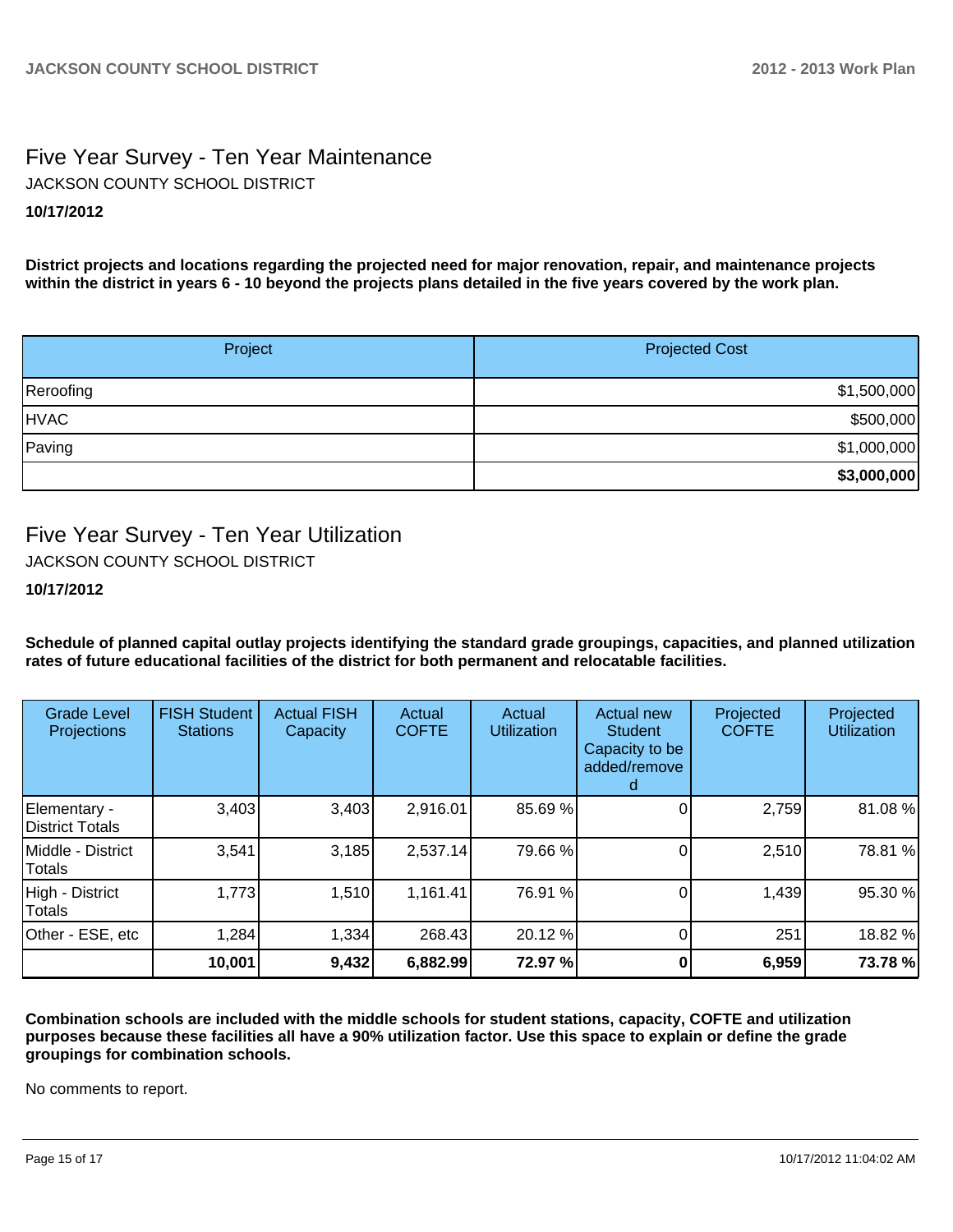# Five Year Survey - Twenty Year Capacity **10/17/2012** JACKSON COUNTY SCHOOL DISTRICT

**Schedule of capital outlay projects projected to ensure the availability of satisfactory student stations for the projected student enrollment in K - 12 programs for the future 11 - 20 years beyond the 5-year district facilities work program.**

No items match the criteria.

Five Year Survey - Twenty Year Infrastructure

JACKSON COUNTY SCHOOL DISTRICT

**10/17/2012**

**Proposed Location of Planned New, Remodeled, or New Additions to Facilities in the 11 through 20 out years (Section 28).**

No items meet the criteria.

**Plans for closure of any school, including plans for disposition of the facility or usage of facility space, and anticipated revenues in the 11 through 20 out years (Section 29).**

No items meet the criteria.